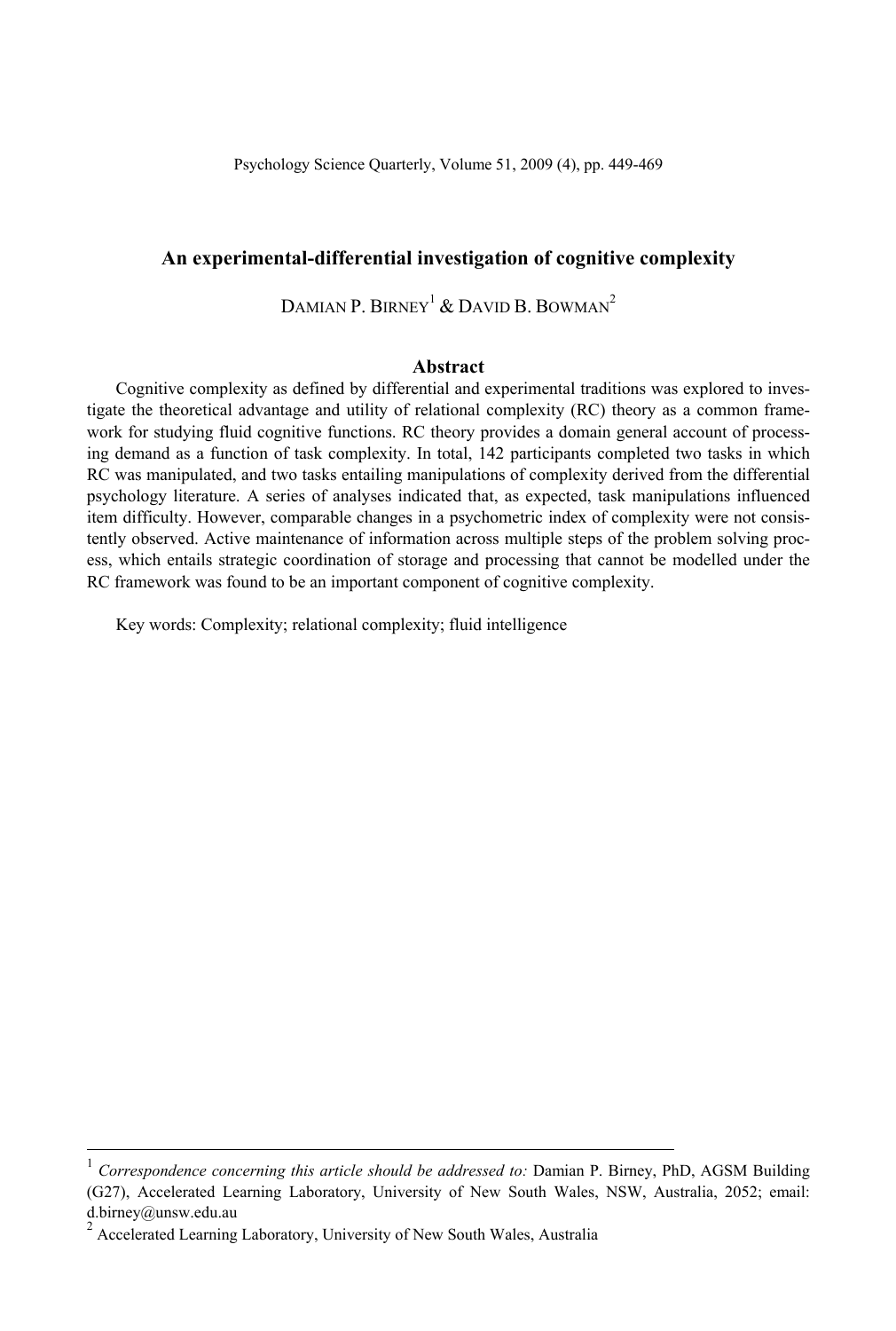During the last 20 years, considerable research effort has been devoted to merging differential and experimental traditions to study cognitive function (e.g., Colom, Flores-Mendoza & Rebollo, 2003; Conway, Kane & Engle, 2003; Kyllonen & Christal, 1990; Mackintosh & Bennett,  $2003$ ; Unsworth & Engle,  $2007$ ). The original hope was that integrative, crossparadigm research would lead to new insights about human performance that could not be achieved from either tradition alone (Cronbach, 1957). As might be expected, this research has tended to draw from well established concepts – working-memory (WM) from the experimental paradigm and fluid intelligence (Gf) from the differential approach (Ackerman, Beier  $\&$  Boyle, 2005). While there is promising theoretical progress being made in some areas, for example in the identification of controlled attention as central to the association between Gf and WM, (Engle, Tuholski, Laughlin & Conway, 1999; Kane & Engle, 2003), it is becoming increasingly clear that the earlier hope that a combination of approaches would fill a gap in theory has not eventuated to the extent that was expected (see, Deary, 2001; Lohman & Ippel, 1993). In this paper we investigate *complexity* as defined psychometrically within differential psychology, as a means to test the utility of relational complexity theory as an analytic framework for investigating fluid cognitive functions.

The most recent ventures into a merger of experimental and differential paradigms was spurred in no small part by the recasting of Cronbach's (1957) call for unity by Kyllonen and Chrystal (1990). In a series of four studies, Kyllonen and Chrystal argued on empirical grounds (correlations in excess of  $+80$ ) that reasoning ability or 'g', was nothing more than WM capacity. This finding was considered to be significant because it was the first time that the study of WM capacity was framed within the differential paradigm of latent variable analyses (Conway, et al., 2003). It could be argued that in spite of some shortcomings, the Kyllonen and Chrystal approach has been successful, at least in terms of citations (over 500, Web of Science, October, 2009), not so much because of what it achieved in theoretical terms, but because endorsement of their findings requires little if any theoretical movement between the experimental and differential paradigms. The result was that cognitive psychologists were able to continue exploring the components of WM and differential psychologists were able to continue exploring the correlates of Gf, each without relinquishing any theoretical ground to the other, and importantly, without any apparent necessity to investigate the potential collinearity of their separate endeavours. In practical terms, this has meant two things. First, evidence gathered in support of one construct could be used to bolster arguments for the validity of the other without the need to build a theoretical link between the two. Second, such views have lead to what we believe is a worrying trend in the conceptualisation of the relationships between different fluid cognitive functions. This is epitomised, for example, by Blair (2006, p. 4) who claims terms such as fluid intelligence, executive function, attention, effortful control, and WM "…each essentially describes the same overarching construct". In response, Birney, Bowman, and Pallier (2006) argued that the theoretical synonymity of these concepts is not self-evident, and that merging concepts from different research paradigms (e.g., cognitive-experimental, differential, neuropsychological) need to be done far more cautiously. Our proposition here is that a crossparadigm treatment of complexity is one way that this can be achieved.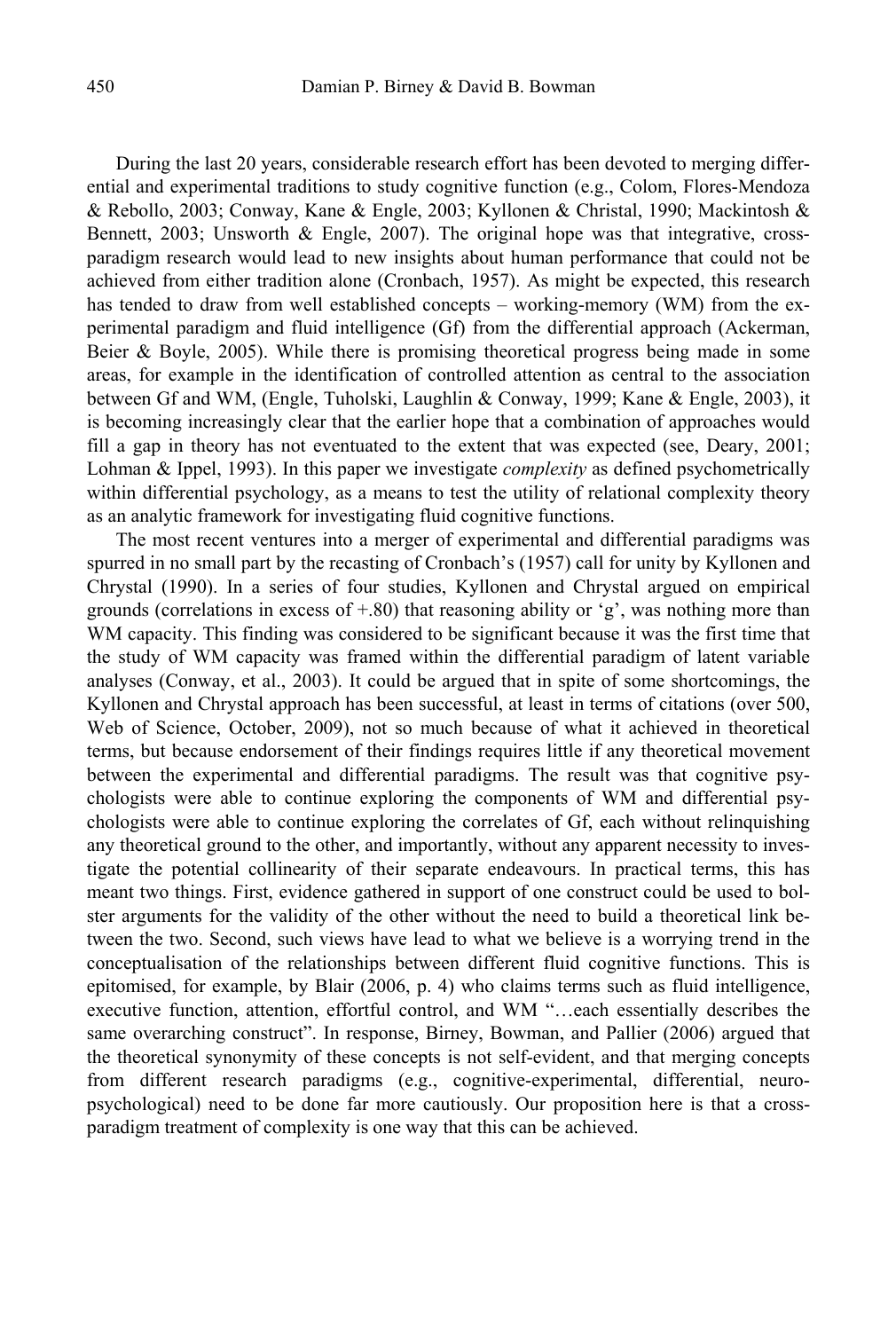## *Cognitive complexity from differential and experimental perspectives*

#### *Psychometric complexity*

Jensen (1987) has argued that the most undisputed fact about general intelligence,  $g'$ , is that loadings of tasks on this factor are an increasing monotonic function of the tasks' complexity. That is, performance on a more complex task is a better indicator of general intelligence. This understanding has also been applied to validate complexity manipulations within the same task. For instance, Arend et al. (2003) define cognitive complexity of linearsyllogism items in terms of the item's loading on the first un-rotated factor in a factoranalysis. The core criterion of complexity within differential psychology is, therefore, that correlations with (or loadings on) measures of general intelligence (Gf specifically) should increase with task complexity but all else being equal, not with increases in difficulty generated by other task features (Spilsbury, Stankov & Roberts, 1990; Stankov, 2000). We refer to this as *psychometric complexity* to differentiate these empirical effects from more processoriented accounts of task complexity that we describe shortly.

Psychometric complexity is useful for internal validation of purported manipulations of task complexity, but it is, by definition, agnostic to underlying processes at the source of complexity. Thus, while there is a growing body of research exploring fluid cognitive functions using this basic conceptualisation and criterion (e.g., Schweizer, 1996, 2001; Stankov, 2000), psychometric complexity does not provide a clear conception of precisely what it is that makes a task complex. As such, researchers have often been left little option but to adopt a rather eclectic approach to defining the cognitive complexity of a task (cf Stankov, 2000). This is appropriate if one's goal is simply to develop tasks that are good measures of intelligence. However, a greater emphasis on theory development is needed to understand why these tasks "work".

#### *Relational Complexity (RC)*

Research emerging from the working-memory paradigm goes part of the way to addressing the shortcomings of the atheoretical psychometric complexity criterion. Relational Complexity (RC) theory offers a formal specification of how task features contribute to cognitive complexity (Halford, Wilson & Phillips, 1998a). RC theory was proposed as a conceptualization of WM that focuses on processing capacity. From this view, it is the complexity of the relations *between* elements that have to be combined and processed within a given task that determines cognitive demand. Halford, Cowan, and Andrews (2007) argue that evidence to date suggests that rather than being a process theory about particular tasks, RC theory is domain independent.

*Specification of relational complexity theory:* An *N*-ary relation,  $R(A_1, A_2, ... A_N)$ , is a psychologically substantive binding between *N* elements in WM that when instantiated, constitutes a decision. The more complex the relation, the greater the demand on WM. Binary relations have two arguments; ternary-relations have three arguments, and so on. The concept of relational reasoning and its link with RC theory can be derived from a small number of premises (Birney, Halford & Andrews, 2006; Halford, et al., 1998a). First, reasoning entails representing and processing relations between task entities. Second, process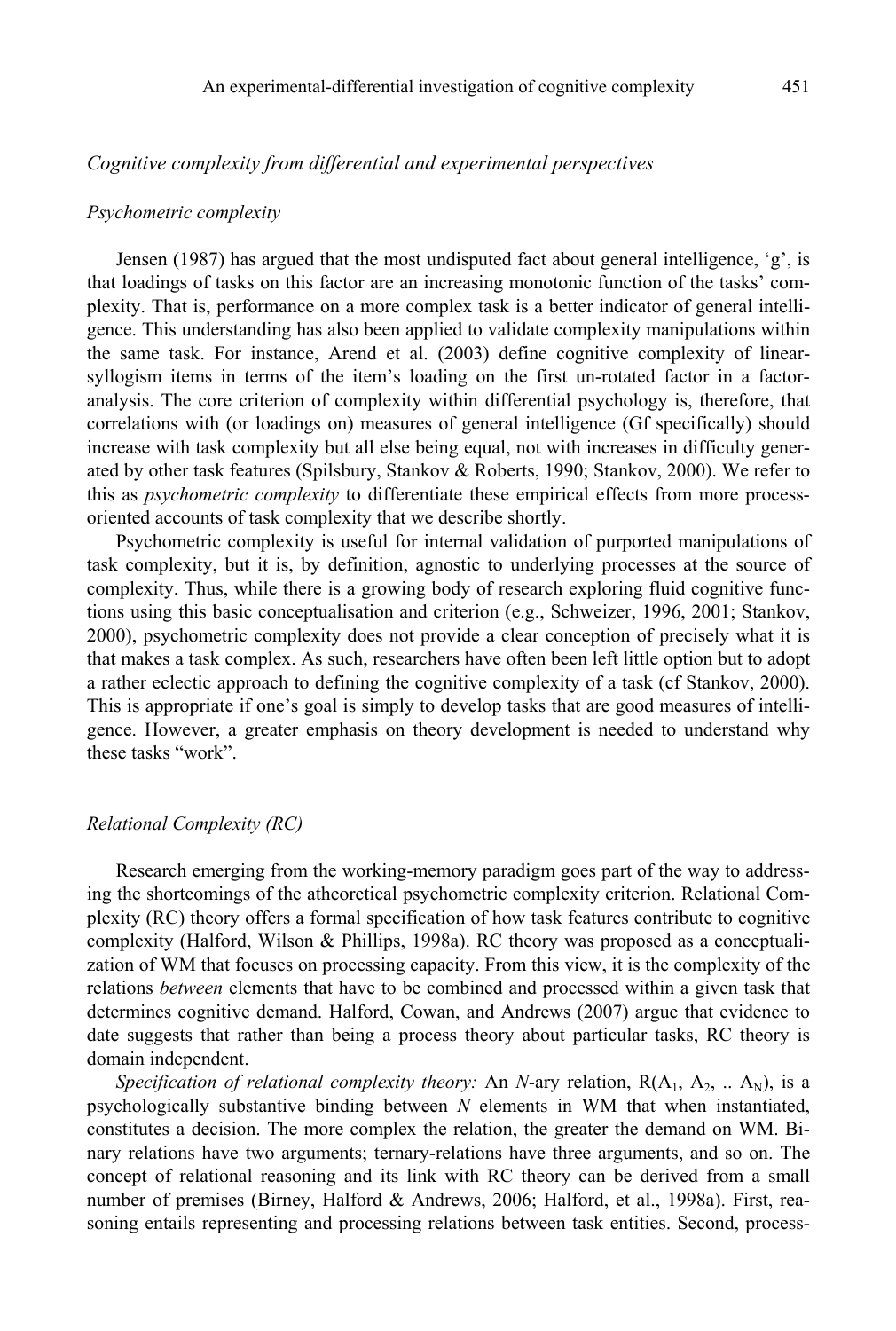ing internally represented relations generates non-trivial cognitive demand. Third, the complexity of the internally represented relation can be used to quantify the characteristics of the processes used in performing the task – this is relational complexity. And fourth, processing capacity is a function of the *peak* RC of the representations that an individual can process, and therefore, processing capacity can be quantified using the same metric.

According to RC theory, the cognitive demand of a complex task can be reduced through either segmentation or chunking. *Chunking* entails the recoding of a relation into a lower level relation with the result being a loss of access to relations between elements that are chunked (Halford, et al., 2007). Thus chunking is only a useful strategy when the full complexity of a relation need not be considered for successful completion of a task. *Segmentation* on the other hand entails the decomposition of a relation into a series of lower-level relations that are integrated in series. Relations are only defined between variables that are in the same segment (i.e., step) and relations between variables in different segments are inaccessible to the current reasoning process (Halford, et al., 1998a). We describe application of RC analyses in the tasks used here in subsequent sections.

## *Aims and objectives*

We argue that there remains a gap in research on fluid cognitive functions at the intersection between experimental and differential paradigms. We aim to investigate how understanding the determinants of cognitive complexity might further bridge this gap. In the current work complexity is conceptualised in two ways: (1) psychometric complexity, as determined by the Gf-complexity effect (Stankov, 2000), and (2) as a formal model of task demand, as specified by RC theory (Halford, et al., 2007).

We explore four tasks in which cognitive complexity has been manipulated. Two tasks have manipulations based on RC theory and have been reported previously in the cognitiveexperimental literature: the Latin Square task (LST) and the Sentence Comprehension Task (SCT). The other two tasks come predominantly from differential psychology (Stankov, 2000). The Swaps test (SWAPS) manipulates complexity in terms of the number of required mental permutations; and the complexity manipulation of the Triplet Numbers test (TRIP) entails increasing the nature of conjunctive and/or disjunctive statements in rule validation. An RC task analysis is reported for all tasks.

Two indicators of increases in cognitive complexity are considered. The first is the difficulty effect – task solution is expected to become more difficult as complexity is increased. The second indicator is the psychometric complexity effect described previously. That is, manipulations of cognitive complexity are expected to result in a monotonic increase in the association between Gf and task performance concomitant with the complexity manipulation. The criterion measure of Gf is the Raven's Progressive Matrices test.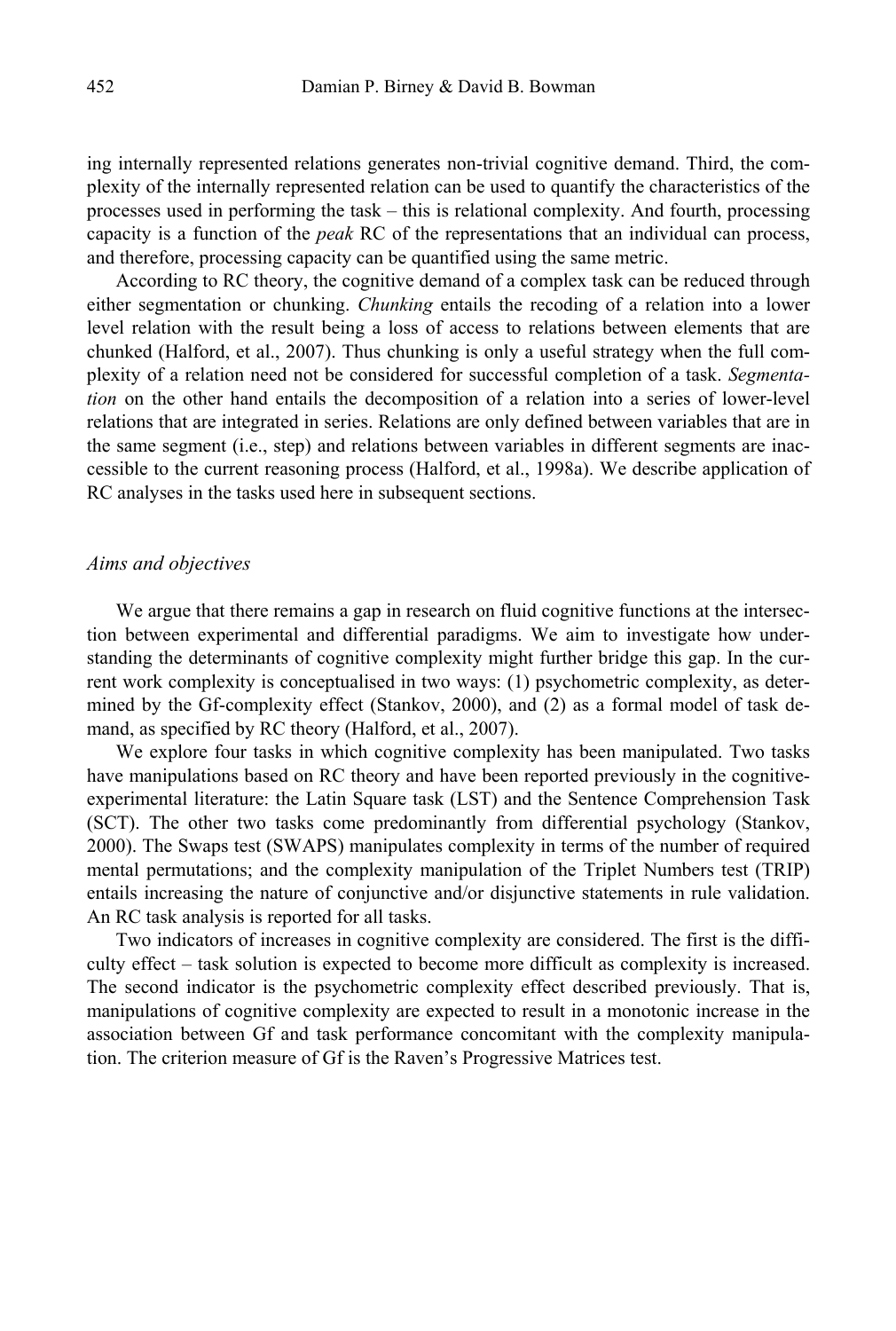### **Method**

#### *Participants*

In total 191 students (127 female) with a mean age  $= 20.76$  (*SD*  $= 6.07$ ) participated in the study. The results are based on 142 students (96 female) with a mean age = 20.19 (SD = 5.02) who had complete data for all but the SCT (8 of the 142 participants did not complete the SCT). Missing data was either a result of the participant failing to attend the second testing session, and/or insufficient time to complete all tasks. The students were enrolled in a first-year undergraduate subject at the University of Queensland and received course credit for their participation. Testing was conducted in groups of no more than 20 students.

# *Materials*

# *Latin Square Task (LST) – RC manipulation*

The Latin Square Task (LST) was developed specifically to assess the impact of RC on adult cognition. Full details of the task and justifications of the RC analyses are reported in Birney, Halford, and Andrews (2006). In a typical problem, an incomplete  $4 \times 4$  matrix (Figure 1) is presented. The participants' task is to determine which of four elements should fill a target cell so that the defining principle of the Latin Square is satisfied, namely that each of the four possible elements occurs in every row and column of the matrix only once. As described below, the RC manipulation in the LST is based on an increasingly complex instantiation of this rule.

*Binary (RC2) processing in the LST*. As a rule, binary LST items require integration of elements within either a single column or row but not across both. In the example binary problem in Figure 1A, three elements in column 3 are given. The fourth can be determined by comparing the elements that are present in column 3 with the four elements known to complete the set. There is no need to consider any other cell in the square. Using simple conjunction (AND) and implication  $(\rightarrow)$  relations this can be represented as:

# AND( $R^1C^3$ (circle),  $R^3C^3$ (square),  $R^4C^3$ (cross))  $\rightarrow R^2C^3$ (triangle)

which is read, "row1column3 is a circle, AND row3column3 is a square AND row4column3 is a cross, together IMPLIES row2colum3 is a triangle". The continuous underlining indicates those arguments that can be chunked without loss of information necessary to make the current decision. To summarize the analysis, the crux of the problem entails two sets of elements – the complete known possible set {circle,square,cross,triangle} and the given set {circle,square,cross}. The comparison of these two groups of elements entails a binary relation. The relations between elements within the column 3 chunk do not need to be considered to make the current decision. We need only know that element {triangle} is different from all of {circle,square,cross} and whatever relations between {circle}, {square} and {cross} that might exist is not relevant for solution (which is why they can be chunked).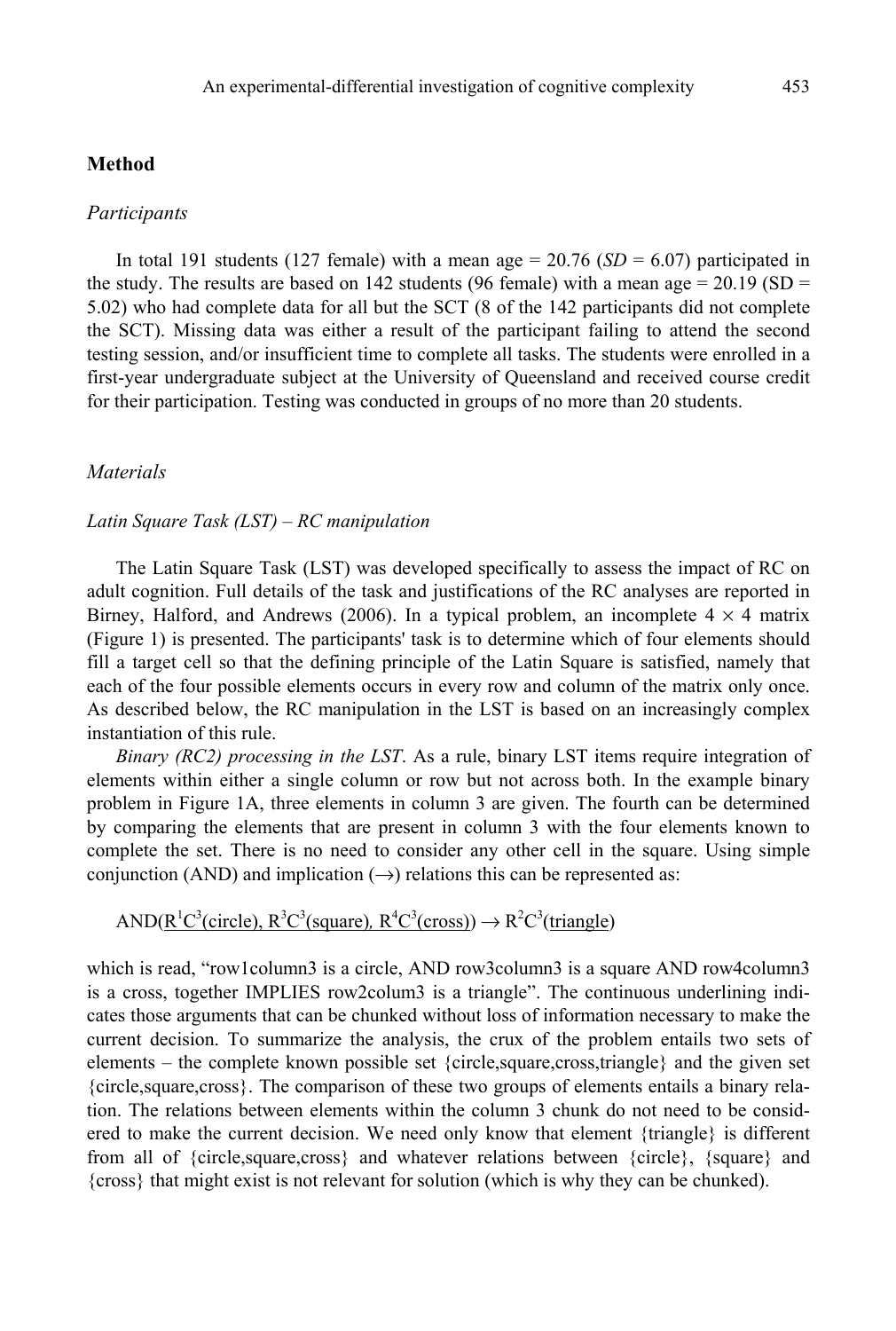**A. Binary Problem Square Options**





Principle: Integration in a single column.

Given  $R<sup>1</sup>C<sup>3</sup>$  is a circle,  $R<sup>3</sup>C<sup>3</sup>$  is a square, and  $R^4C^3$  is a cross, the target cell,  $R^2C^3$ , is a triangle.

**B. Ternary Problem Square**





Principle: Integration across a single column and single row.

Given  $R^1C^2$  is a triangle,  $R^4C^2$ is a circle, and  $R^3C^4$  is a cross, the target cell,  $R^3C^2$ , is a square.

**C. Quaternary Problem Square**





Principle: Integration across multiple columns and rows.

Given  $R^1C^1$  is a triangle,  $R^3C^3$ is a triangle, and  $R^4C^4$  is a cross, the target cell, R4C2 is a triangle (*because a triangle has to be in R4 somewhere, and this is the only place it can be*).

### **Figure 1:**

Example Latin Square problems and verbal description of solutions for A). Binary; B). Ternary; and C). Quaternary items

*RC analysis of ternary (RC3) LST items:* Figure 1B shows a ternary-relational problem. The solution is achieved through the integration of information from column 2 and row 3. By the defining principle, the intersection,  $R^3C^2$ , must not contain an element that is present or can be determined to be present in the other cells of column 2 or row 3, and therefore the target response is element {square}. The problem solution is represented as:

AND( $R^1C^2$ (triangle),  $R^4C^2$ (circle),  $R^3C^4$ (cross))  $\rightarrow R^3C^2$ (square)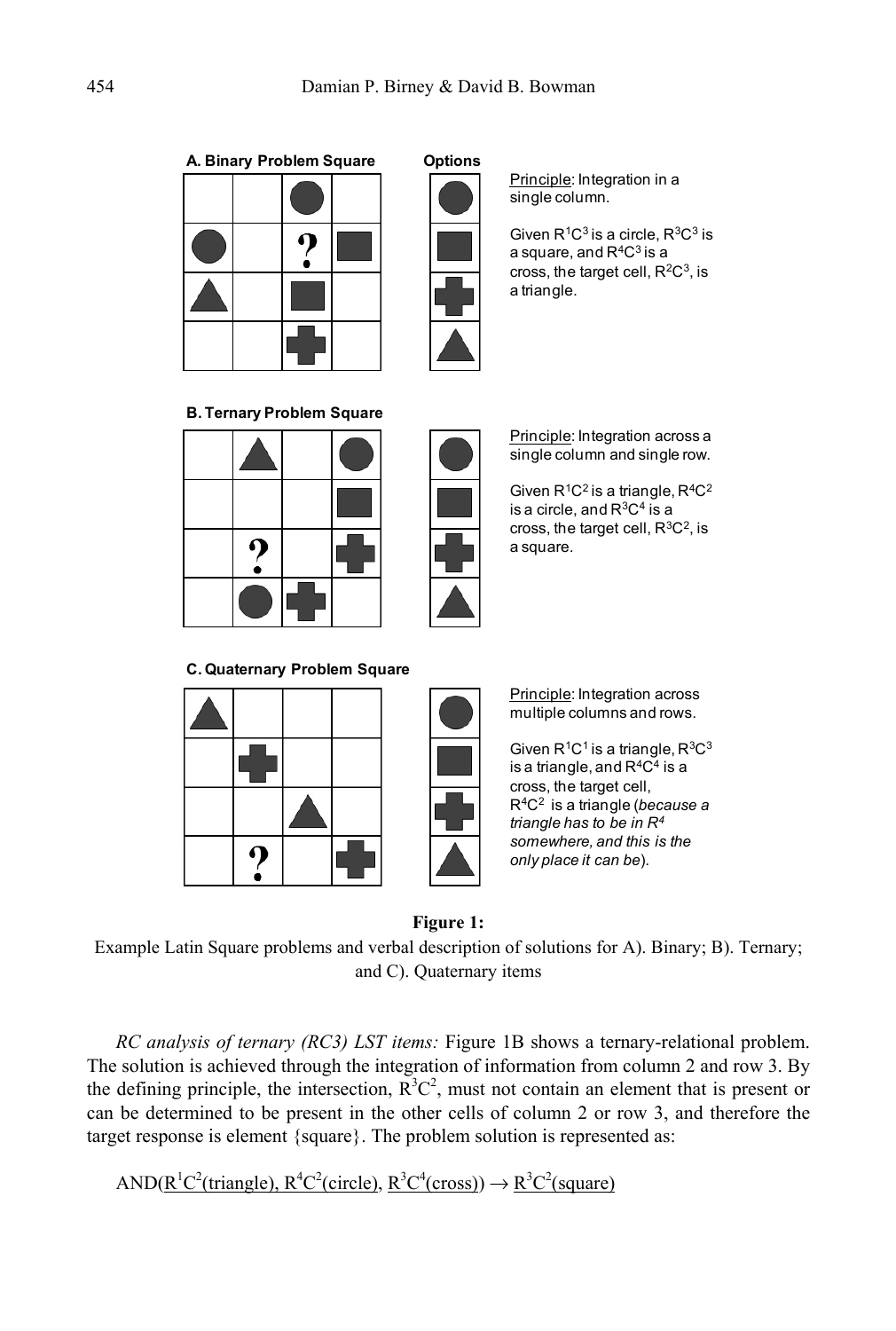The two elements in column 2 {triangle,circle} can be chunked because a) relations between them do not need to be processed, and b) the constraint they exercise on the target cell is clear given they are in the same column. However, the {cross} in  $R^3C^4$  cannot be chunked with the other terms because (by the Latin Square defining principle) elements in row 3 are not independent of the elements in the intersecting columns (Birney, Halford, et al., 2006). Elements in row 3 need to be considered to make the current decision.

*RC analysis of quaternary (RC4) LST items:* In quaternary items as in Figure 1C, the target cell cannot be determined by the binary and ternary strategies just described. Applying these strategies to this problem results in knowing only that the target cell is not a {cross}. Solution (that the target cell is {triangle}) depends on integrating elements across multiple rows and columns, rather than a simple intersection. By an extension of the principles stated above, the three elements that constrain the target cell cannot be chunked, and must be processed separately (see Figure 1C). The problem can be represented as:

# AND( $R^1C^1$ (triangle),  $R^3C^3$ (triangle),  $R^4C^4$ (cross))  $\rightarrow R^4C^2$ (triangle)

In summary, binary (RC2) problems require application within a single row or column; ternary (RC3) problems require application across a single row and single column; and quaternary (RC4) problems require application across multiple rows and columns.

A pool of 36 LST items consisting of 12 items at each level of RC were developed. Half the problems entailed a single processing step and half included an additional processing step of equal or lower RC level. The procedure is identical to that used by Birney, Halford, et al. (2006). So that the RC and Steps manipulation could be evaluated independent of presentation order, test items were administered in a different random order to each subject following an instruction, practice and feedback phase.

## *Sentence Comprehension Task (SCT) – RC manipulation*

The core manipulation in the SCT is in terms of comprehensibility of centre-embedded sentences. The essence of the RC analyses is described briefly here but is reported in detail elsewhere (Andrews, Birney & Halford, 2006; Andrews & Halford, 2002). Comprehension of objective-relative (also called centre-embedded) sentences imposes simultaneous demand in the Halford et al. (1998a) sense because the assignment of the nouns to the thematic roles of the verbs entails processing relations between nouns and verbs in the sentence. The greater the amount of information that needs to be integrated in order to determine noun-verb roles, the greater the RC of the item. That is, in object-relative sentences such as, "*The duck that the monkey touched walked"*, no assignment of roles is possible until the verb *touched* is encountered. To make sense of the sentence, *monkey* is assigned to the agent role, and *duck* must be assigned to the patient role. In this case, the assignment needs to be done in the same decision. We then know that *the monkey touched the duck,* and that *the duck was touched by the monkey*. The sentence is further complicated because the second verb, *walked*, needs to be considered as well. Andrews and Halford (2002) argue that the close proximity of the two verbs means that a temporal overlap in processing is likely, further increasing the demands of processing resources. The RC analysis of this sentence is represented by Halford et al. (1998a, Section 6.1.4) as a ternary relation using propositional format as follows: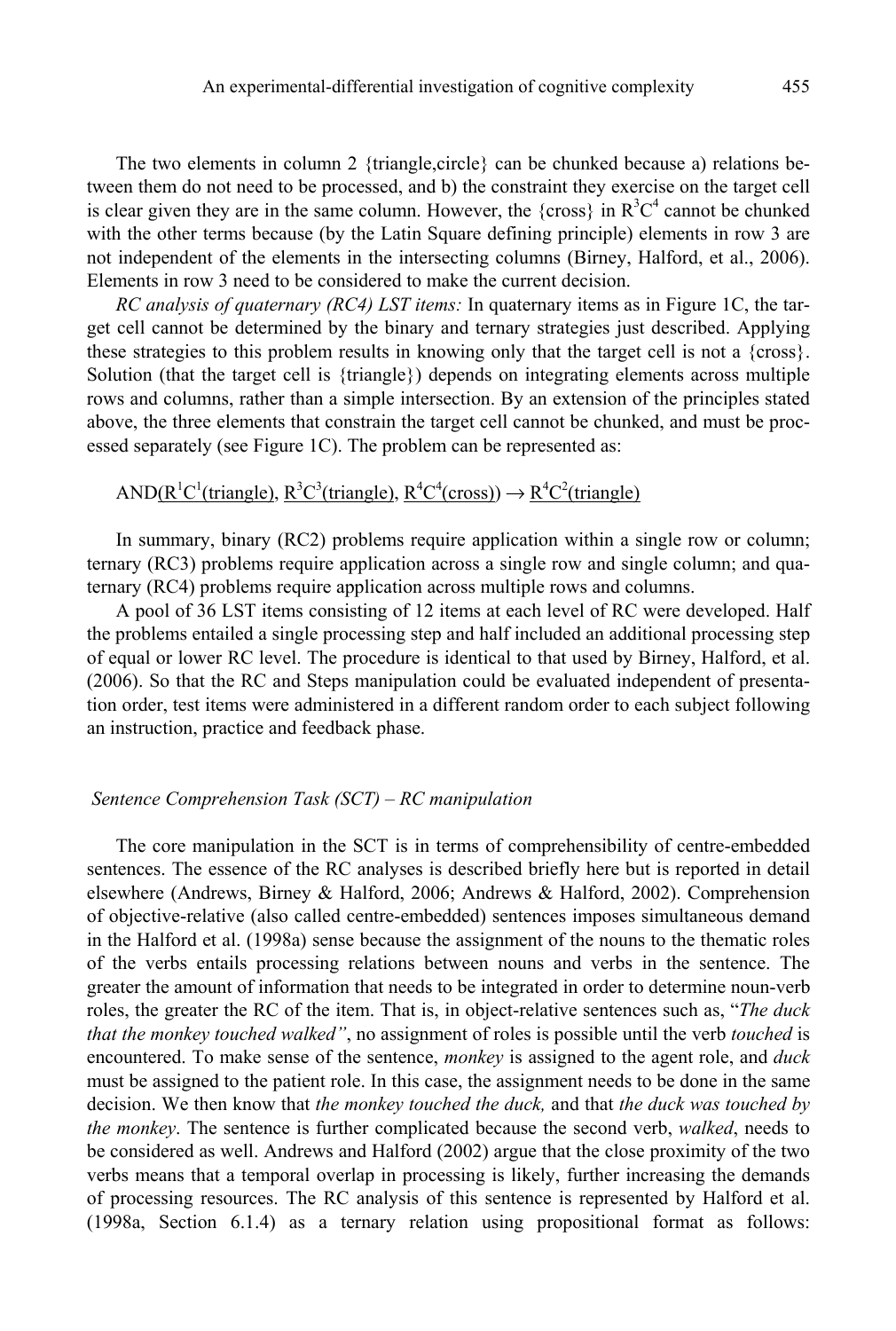TOUCH(monkey, duck) and WALK(duck). Processing is ternary here because even though the output is broken into two parts, all three roles need to be resolved for complete comprehension.

In comparison, in subject-relative (also called right-branching) sentences the assignment of noun-verb roles can be determined in series as the sentence is read, hence cognitive load is effectively mitigated online. A subject-relative example of the previous sentence would be: "The monkey touched the duck that walked". Subject- and object-relative sentences differ in that comprehension of the latter can be characterized by identification and decomposition of the separate elements of the presented sentence (e.g., agent and patient), and then a recombination of these elements in their appropriate noun-verb relations. This decomposition process is circumvented in subject-relative sentences. Again, full details of the RC analysis of the SCT and theoretical justifications are reported in Andrews, et al. (2006; also see Andrews & Halford, 2002).

Participants were presented 6 object-relative and 6 subject-relative sentences from each of 4 complexity levels (RC2 to 5; coinciding with number of roles). The sentences were randomly drawn from a total pool of 64 items such that no more than four items from one level were presented consecutively. Table 1 lists example object-relative items at each complexity level (subject-relative sentences were included primarily to facilitate motivation and are not analysed). Participants were permitted to read the sentence as many times as they needed to ensure that they understood it and pressed the spacebar when ready to proceed. To evaluate sentence comprehension, a probe question referring to a noun-verb relation in the sentence was presented. The total number of correctly answered object-relative sentences for a given RC level was the accuracy score. The time from when the sentence was displayed to when the participant pressed the spacebar to see the probe question was used as the responsetime measure (i.e., a comprehension time measure).

| RC.              | <b>Example Sentences</b>        | Probe Ouestions              | Response    |
|------------------|---------------------------------|------------------------------|-------------|
| SCT <sub>2</sub> | Sally saw the woman that the    | 2-1. Who helped?             | <b>Noun</b> |
|                  | man helped.                     | 2-2. Who was helped?         | Noun        |
| SCT <sub>3</sub> | The duck that the monkey        | 3-1. Who touched?            | Noun        |
|                  | touched walked.                 | 3-5. What did the monkey do? | Verb        |
| SCT4             | The artist that the waiter      | 4-1. Who warned?             | Noun        |
|                  | warned the chef about talked.   | 4-6. What did the waiter do? | Verb        |
| SCT5             | The clown that the teacher that | 5-5. Who was watched?        | Noun        |
|                  | the actor liked watched         | 5-8. What did the actor do?  | Verb        |
|                  | laughed.                        |                              |             |

**Table 1:**

Example 2-, 3-, 4- and 5-role object-relative sentences with example probe question types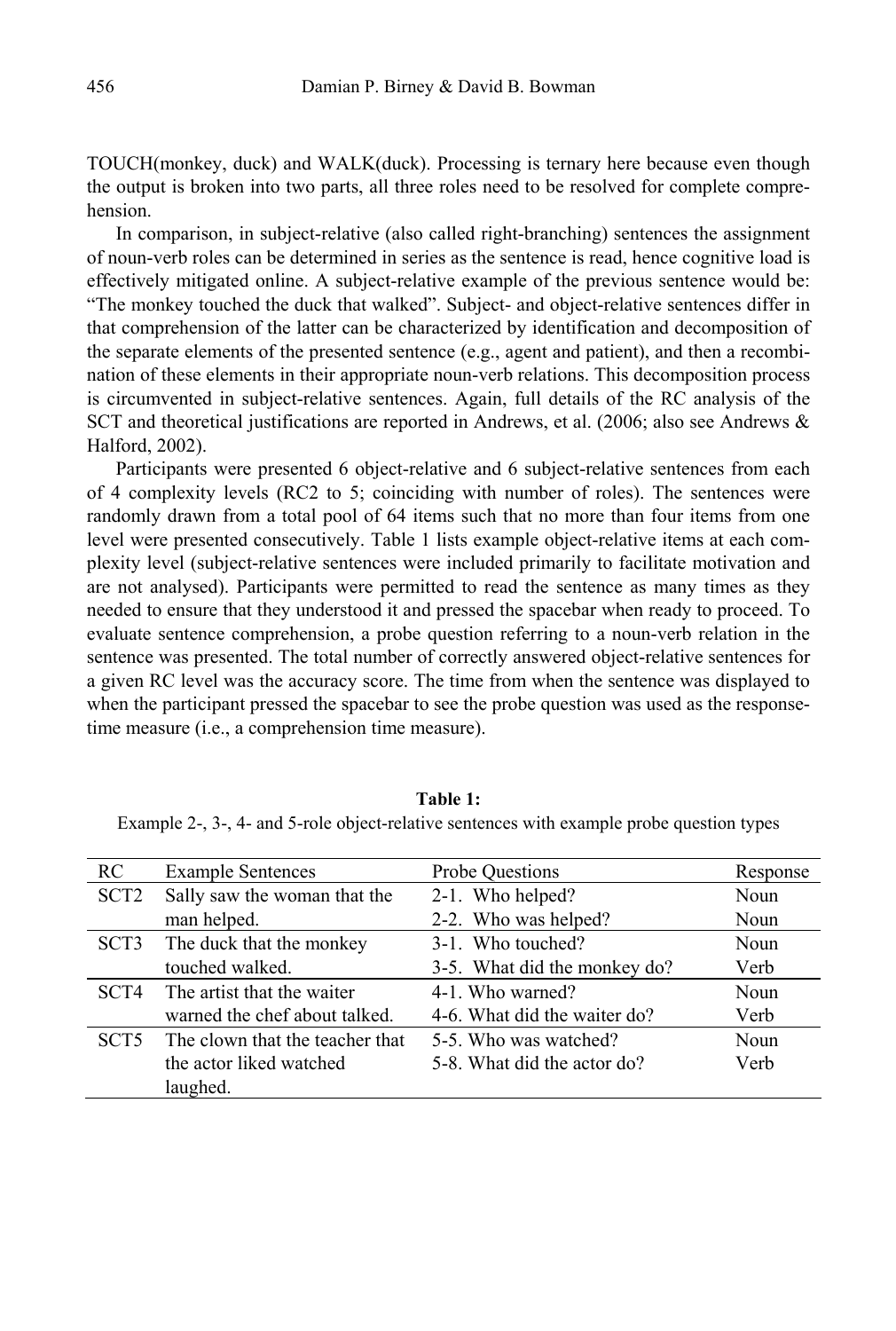#### *Swaps Test – Mental permutations manipulation*

In this task participants are presented with a letter triplet (e.g., JKL) and are instructed to mentally rearrange or 'swap' the positions of letters according to a series of simple instructions (e.g., Swap 1 and 2; then Swap 3 and 2). The task requirement is to provide the final order of elements. Thus, the Swaps test (SWAPS) entails a manipulation of increasing the number of mental permutations (of the same type) required for solution. Participants must mentally rearrange the order of elements according to the first rule provided, maintain the intermediate solution in memory, perform a further permutation according to the second rule, and so on until all 'swap rules' have been implemented and the final iteration of elements is reached. These manipulations have been shown to lead to concomitant increases in difficulty and psychometric complexity (Stankov, 2000; Stankov & Crawford, 1993). Four sets of 12 items were generated entailing one, two, three, and four swaps, respectively. The 48 items were presented in a different random order for each subject.

*RC analysis of the Swaps Test:* An RC analysis entails consideration of the cognitive processes needed for solution. As far as we are aware, the SWAPS has not been analysed in this way. Our RC analysis is supported by the previous work of Stankov and Crawford (1993).

The SWAPS entails what Stankov and Crawford (1993) referred to as a workingmemory placekeeper (WMP). The core feature of the SWAPS is a manipulation of a multielement ordering held in WM. This is different to the LST where a single element is integrated with either elements that can be maintained outside WM (i.e., cell elements displayed on the screen), or resolved elements that are already part of WM through segmentation (i.e., in two step problems). In the case of the SWAPS, a binding between three elements *already* stored in WM needs to be broken and then re-established to satisfy the new swap rule. This unpacking of an established binding is proposed to generate cognitive load over and above that required for a traditional instantiation of a binary relation. To model this requirement of the SWAPS, we expand slightly on the standard RC analysis to demarcate an explicit *manipulated* WMP component (designated by  $+$  alongside the RC classification). This component is not a separate segment (or step) and, according to RC theory, does not in and of itself increase the RC of the task. We believe it does, however, contribute to cognitive load. This is described in the following example analysis:

*Example*  Stimulus: J K L Swap Instructions: Swap 1 with 3; Swap 2 with 3; Swap 1 with 2

*RC Analysis* 

| KC Analysis                                    |           |                        |
|------------------------------------------------|-----------|------------------------|
| $SWAP((1,3), JKL)) \rightarrow WMP1(LKJ)$      | $RC = 2$  | Step $\lceil 1 \rceil$ |
| $SWAP((2,3), WMP1(LKJ)) \rightarrow WMP2(LJK)$ | $RC = 2+$ | Step $\lceil 2 \rceil$ |
| $SWAP((1,2), WMP2(LJK)) \rightarrow JLK$       | $RC = 2+$ | Step $\lceil 3 \rceil$ |

Step [1] requires at least three component processes, (a) encoding and binding of the stimulus  $(J K and L)$  to their respective slots,  $(b)$  manipulation of the displayed elements (JKL) consistent with the first instruction (swap 1 with 3) to generate a new set of bindings (LKJ), and (c) storage of the outcome (WMP1). As encoding per se is outside of RC theory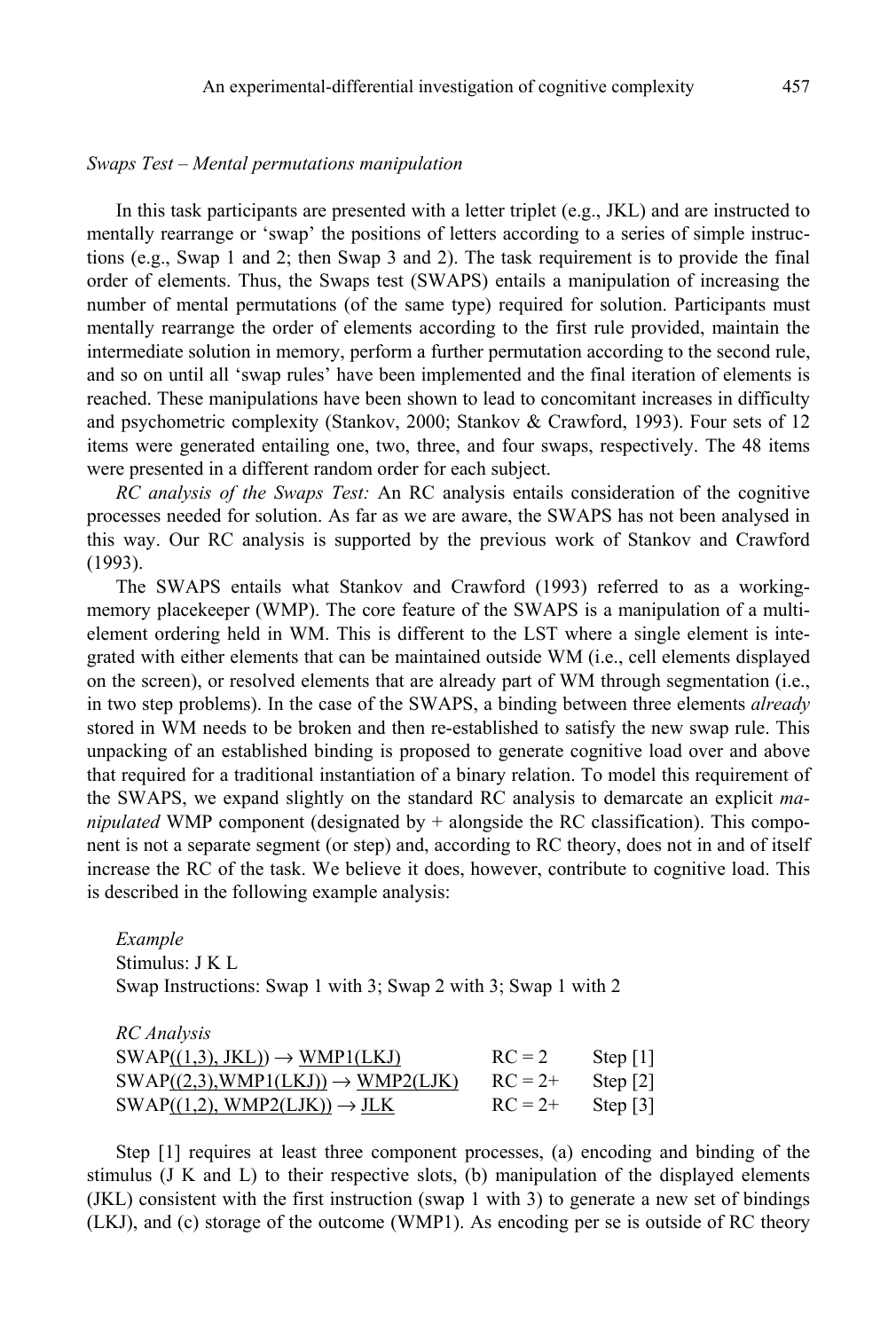(Halford et al, 1998), only parts (b) and (c) contribute to the modelled decision making process, and hence the entire Step [1] segment entails a binary relation. Step [2] entails the manipulation of the elements *already stored in working memory* (WMP1) to break the existing bindings and to generate new ones consistent with the second rule (swap 2 with 3). The outcome of this manipulation (WMP2) then replaces WMP1 as the contents of workingmemory. Step [3] entails the same type of manipulation, however because this is the last step, the response is reported. Hence, while all three steps entail a binary relation, Step [1] is conceptually different from Steps [2] and [3] because the cognitive load of the Step [1] bindings can be mitigated by drawing on an external memory aid – the original stimulus ordering displayed on the screen. We hypothesise that the latter steps entail greater WM load because of the necessary manipulation of stored information.

In summary, the analysis of the SWAPS suggests that the maximum cognitive load in terms of RC theory is binary, regardless of level. That is, the more levels, the more binary processes (swaps) are required. However, closer analysis suggests that there are specific task features that are predicted to cause a higher cognitive demand (WMPs) that RC theory cannot accommodate without some slight modification. We return to this in the General Discussion.

# *Triplet Numbers Test: Conjunctive and/or disjunctive embedding*

The Triplets Number Test (TRIP) requires participants to verify whether a triplet of digits fit a given rule. Participants are required to attempt as many items as possible within an undisclosed time limit. There are four rules that increase in complexity primarily as a function of the level of embedding of conjunctive and/or disjunctive statements (Stankov, 2000; Stankov & Crawford, 1993).

*TRIP 1 - Search Triplets*: If a 3 is present within the triplet then press yes, otherwise press no (time  $\lim_{x \to 2} \min$ ).

*TRIP 2 - Half-rule Triplets*: If the second digit in the triplet is the largest then press yes, otherwise press no (time limit  $=$  3 min).

*TRIP 3 - One-rule Triplets*: If the second digit is the largest AND the third digit is the smallest, then press yes, otherwise press no (time limit  $= 6$  min).

*TRIP 4 - Two-rules Triplets*: If the first digit is the largest AND the second digit is the smallest, OR, if the third digit is the largest and the first digit is the smallest, then press yes, otherwise press no (time limit  $= 6$  min).

Two hundred triplets were randomly generated at each level such that the three elements of the triplet were unique (i.e., no repeated digits in the triplet) and that the rule for the given level was correct approximately 50% of the time (level1 =  $52\%$ , level2 =  $50\%$ , level3 =  $50\%$ , level4 = 53%). A random ordering of these 200 items was generated and this order was presented to all subjects. At the start of each level, subjects were presented a trial of four triplets as practice with correct/incorrect and response time feedback. The current rule was displayed at the top left of the screen during practice trials but not test trials. The levels were presented in order of increasing difficulty (TRIP 1 through 4). Because of restriction in range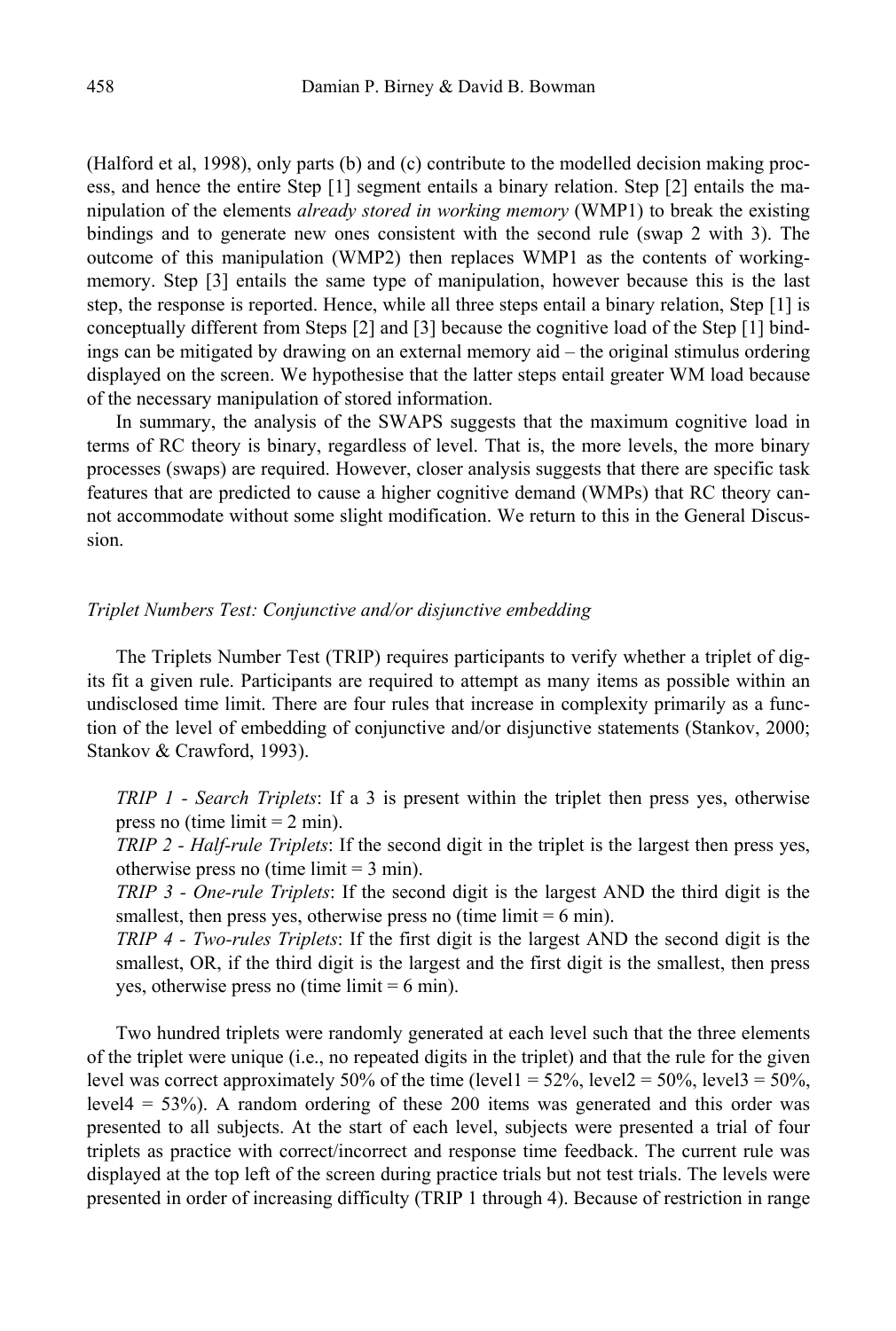on accuracy data, the proportion of correct responses per minute was used as the measure for this task.

*RC analysis of the Triplet Numbers Test:* We begin our representation of the RC analysis of the TRIP by considering a plausible strategy to deal with the most complex level of the task. TRIP4 entails a representation of two conjunctions embedded in a disjunction. Using the propositional notation<sup>3</sup>, the triplet  $(a, b, c)$  might be represented as follows:

Triplet: a b c  $OR(AND(\geq(a, bc), \leq(b, ac)), AND(\geq(c, ab), \leq(a, bc)))$ 

A *prima' facie* RC analysis suggests that this might require quaternary level processing (i.e., one argument for each conjunct). However it is quite straightforward to segment the task into a series of binary relations that are pieced together in series. For instance, consider the first component of the first conjunctive statement "the first digit is the largest" which would be represented as  $>(a, bc)$ . The b and c terms are chunked because there is no need to consider the relationship between these terms explicitly to make the current decision. It is simply a comparison of the first digit with "the other two". If the veracity of this relation is confirmed then we move on to the next component of the first conjunction ("the 2nd digit is the smallest") which is represented as  $\leq$ (b, ac). If both of these relations are confirmed (entailing another binary relation) then the entire TRIP4 rule is confirmed and the participant should respond "yes". Otherwise the participant would move the focus of reasoning onto the next conjunction. Effectively what this means is that solution in the most complex level of the TRIP requires a series of binary processes, and the specific digits in the triplet determines the number of binary processes that would need to be instantiated. TRIP2 and 3 also have a peak binary load (RC2), and as was the case for TRIP4, the number of binary processes entailed within a level depends on the digits making up the triplet. Following Halford, et al. (1998a) TRIP1 ("Is there a 3 present?") entails a unary relation.

Although the RC analyses of the SWAPS and the TRIP suggest that the peak cognitive demand of both tasks is binary, there is at least one salient difference that should be considered. As described earlier, the SWAPS requires decomposition and re-composition of bindings held in WM. This is not a requirement of the TRIP.

#### *Raven's progressive matrices*

A composite test of 32 items from the Raven's Progressive Matrices test was developed. Set I - Advanced items were used as practice but were not analysed. The 12 items from Set E of the Standard Progressive Matrices followed by a random selection of 20 items from the Advanced Progressive matrices comprised the test items to be scored. No time-limit was imposed.

 <sup>3</sup>  $3$  The propositional logic is read from the centre out from left to right. In the case of the example, this would be "a is  $>$  bc AND b  $<$  ac OR c  $>$  ab AND a  $<$  bc"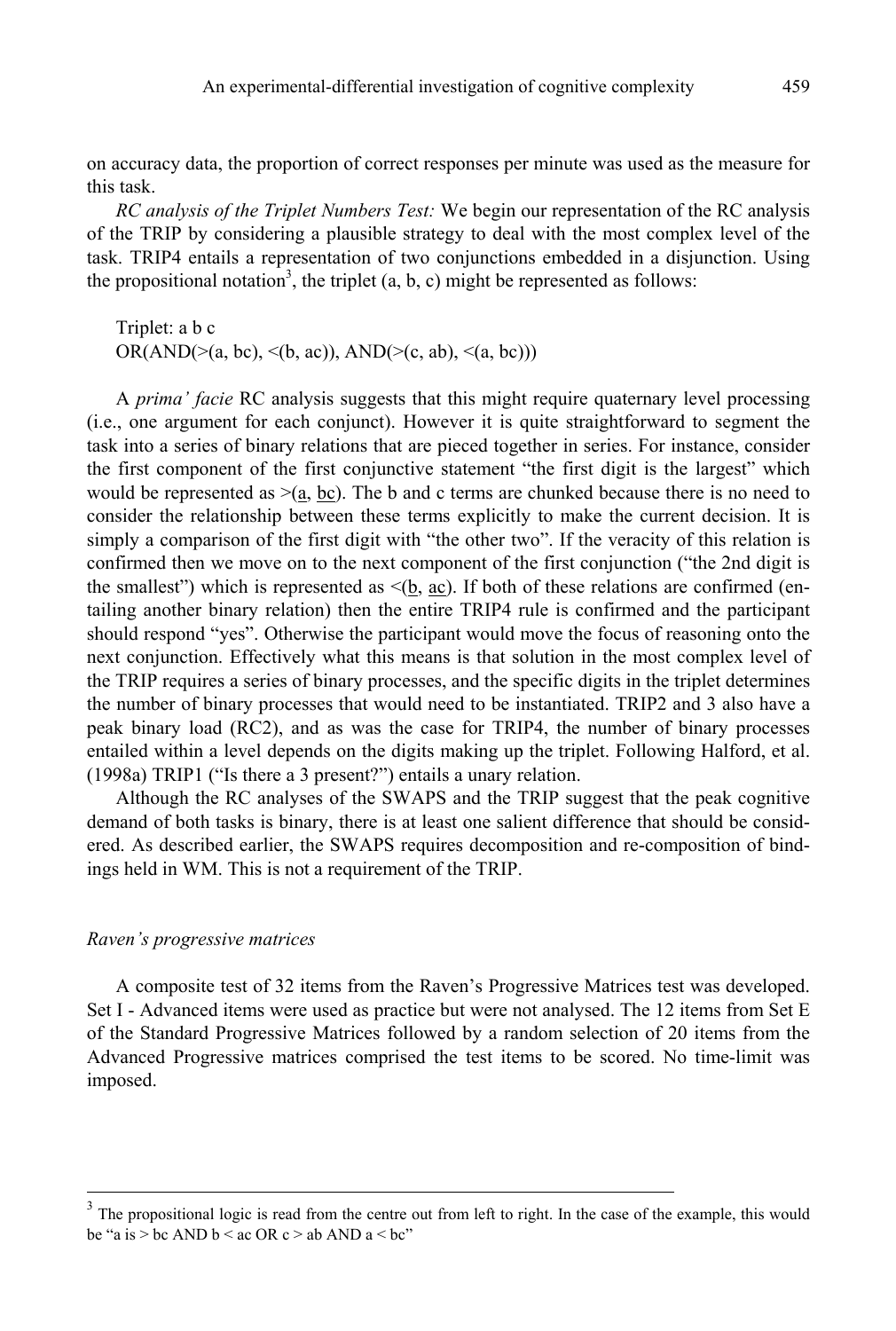## *General procedure*

Test administration was spread over two sessions of up to 2 hours each, separated by no more than two weeks. Each participant received the battery of tasks in a different order<sup>4</sup>.

## **Results and discussion**

Descriptive statistics for all tasks are provided in Table 2. The analyses that follow are broken into two main sections. We explore difficulty and psychometric complexity effects as a function of the complexity manipulation in each task, first with accuracy measures, and second with response times. Table 3 reports the correlations between variables analysed. Correlations between experimental task levels and RPM are reported values in column 1 of Table 3. The extent to which the correlations with the RPM increase as a function of the task manipulation is indicative of psychometric complexity effects which are tested for statistical significance in the following analyses.

# *Difficulty vs psychometric complexity*

Following Stankov and Crawford (1993), the relationship between RPM (as an indictor of Gf) and accuracy as a function of complexity is investigated using repeated-measures analysis of covariance (ANCOVA) with RPM being added as a covariate. For each task we consider a two-step test of the difficulty and complexity effects. The difficulty effect is evaluated by testing the main effects of the complexity manipulation on performance. The test of psychometric complexity is the linear contrast of the complexity level  $\times$  RPM interaction effect, which, if statistically significant, is indicative of a monotonic increasing relation with RPM. As expected, RPM was a significant predictor of performance in all four tasks (partial  $\eta^2$  range = .21 to .30)<sup>5</sup>.

#### *The Latin Square Task*

The manipulation in the LST was in terms of RC and number of processing steps.

*Difficulty:* A level of RC (RC2, RC3, RC4)  $\times$  Steps (1S, 2S)  $\times$  RPM (covariate) repeatedmeasures ANCOVA was conducted on the composite accuracy performance scores (interactions are plotted in Figure 2A). Controlling for RPM  $score<sup>6</sup>$ , the main-effect for complexity

 <sup>4</sup>  $4$  The data reported here is part of a larger individual differences study containing a battery of 11 cognitive tasks. Aspects of the data on the LST and SCT have been published in Andrews, Birney et al. (2006). The analyses considered in that paper focused on the overall LST score as a measure of relational processing capacity in predicting overall sentence comprehension. The analyses did not consider differential levels of complexity in the LST or the SCT, which is the focus of the current analyses.

Throughout the Results,  $\eta^2$  refers to the effect size estimate, partial eta squared.

 $<sup>6</sup>$  In this and all subsequent analyses, the main-effects are evaluated at the mean level of RPM performance =</sup> 64.61% correct.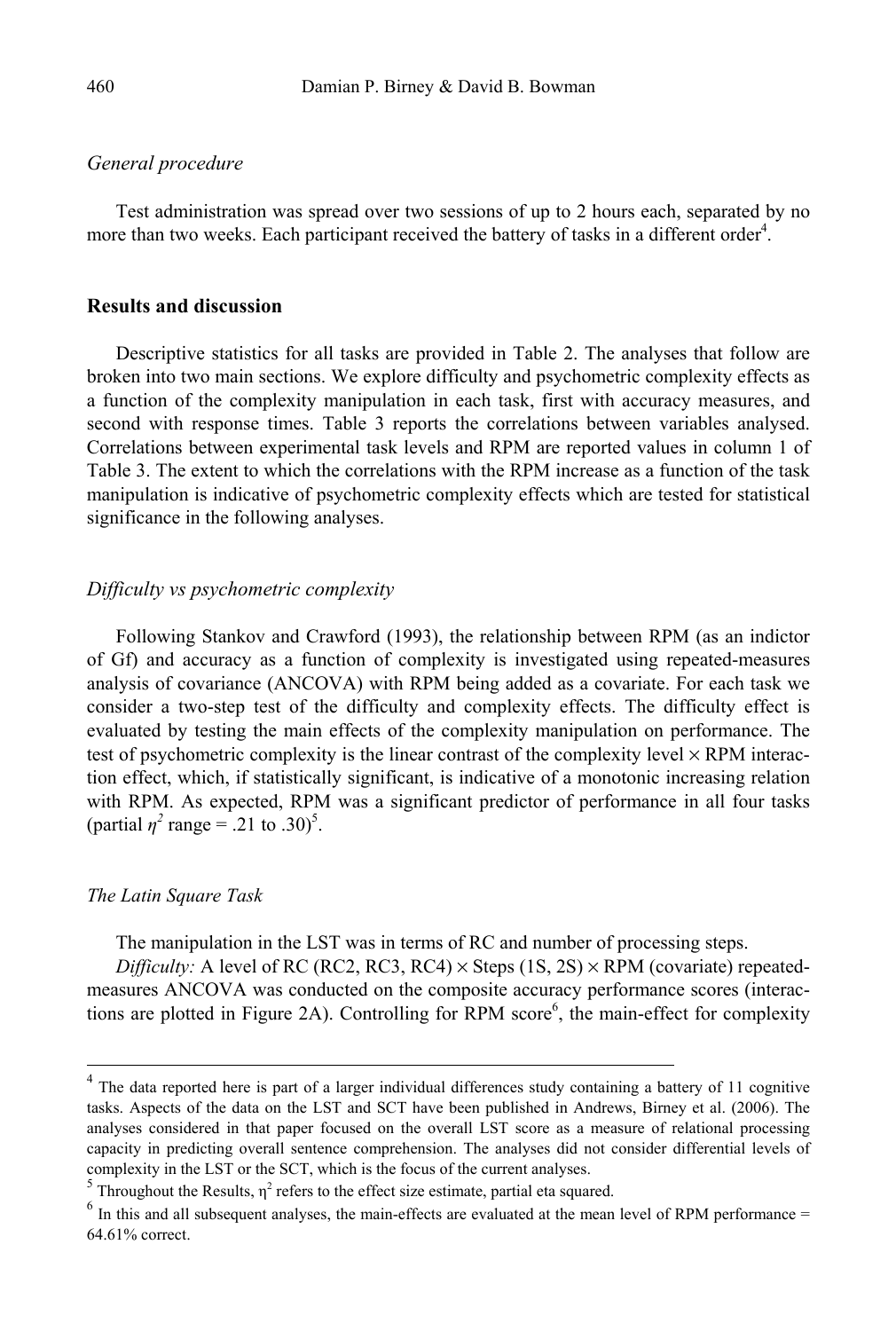|      |                  |       | Accuracy  |                  | <b>Correct Response Times</b> |            |
|------|------------------|-------|-----------|------------------|-------------------------------|------------|
|      | Variable         | Mean  | <b>SD</b> | $\alpha$         | Mean $(s)$                    | ${\rm SD}$ |
| (1)  | <b>RPM</b>       | 0.65  | (0.17)    | .85              | 12.25                         | (6.59)     |
| (2)  | $LST2-1s$        | 0.96  | (0.12)    | .64              | 7.89                          | (2.46)     |
| (3)  | $LST2-2s$        | 0.82  | (0.23)    | .64              | 14.32                         | (5.83)     |
| (4)  | LST <sub>2</sub> | 0.89  | (0.15)    | .72              | 10.85                         | (3.13)     |
| (5)  | $LST3-1s$        | 0.89  | (0.16)    | .45              | 20.35                         | (12.47)    |
| (6)  | $LST3-2s$        | 0.77  | (0.22)    | .48              | 22.06                         | (10.66)    |
| (7)  | LST3             | 0.83  | (0.16)    | .61              | 21.00                         | (10.14)    |
| (8)  | $LST4-1s$        | 0.64  | (0.30)    | .71              | 24.31                         | (18.48)    |
| (9)  | $LST4-2s$        | 0.44  | (0.27)    | .53              | 51.01                         | (36.15)    |
| (10) | LST4             | 0.54  | (0.23)    | .70              | 35.25                         | (24.67)    |
| (11) | SCT1             | 0.83  | (0.17)    | .66 <sup>a</sup> | 6.46                          | (3.00)     |
| (12) | SCT <sub>2</sub> | 0.84  | (0.19)    | .66 <sup>a</sup> | 6.41                          | (2.43)     |
| (13) | SCT3             | 0.75  | (0.21)    | .66 <sup>a</sup> | 14.13                         | (6.15)     |
| (14) | SCT4             | 0.57  | (0.27)    | .66 <sup>a</sup> | 24.95                         | (11.57)    |
| (15) | Swaps1           | 0.92  | (0.15)    | .82              | 5.83                          | (1.52)     |
| (16) | Swaps2           | 0.86  | (0.21)    | .83              | 12.48                         | (6.17)     |
| (17) | Swaps3           | 0.78  | (0.24)    | .83              | 18.69                         | (5.56)     |
| (18) | Swaps4           | 0.72  | (0.27)    | .85              | 24.70                         | (8.01)     |
| (19) | Trip1            | 30.50 | (2.78)    | $.78^{b}$        | 0.89                          | (0.22)     |
| (20) | Trip2            | 27.13 | (3.23)    | $.78^{b}$        | 1.09                          | (0.24)     |
| (21) | Trip3            | 23.39 | (2.85)    | .78 <sup>b</sup> | 1.41                          | (0.31)     |
| (22) | Trip4            | 16.99 | (3.28)    | $.78^{\rm b}$    | 2.09                          | (0.69)     |
| (23) | Trip1%           | 0.99  | (0.01)    |                  |                               |            |
| (24) | Trip2%           | 0.97  | (0.06)    |                  |                               |            |
| (25) | Trip3%           | 0.96  | (0.04)    |                  |                               |            |
| (26) | Trip $4\%$       | 0.88  | (0.14)    |                  |                               |            |

**Table 2:**

Descriptive statistics for accuracy and correct response times

LST total scale reliability =  $0.84$ ; SWAP total scale reliability =  $0.94$ ; a = SCT reliability between-level = .66;  $b =$  triplet between-level reliability = .78; % = Mean proportion correct score.

level was significant,  $F(2, 280) = 299.04$ ,  $MSe = 9.80$ ,  $p < .001$ ,  $\eta^2 = .68$ . As expected, collapsing over number of steps, RC2 items were significantly easier than RC3 items, which were significantly easier than RC4 items (all  $p's < .001$  with Bonferroni correction). There was also a statistically significant effect for number of steps,  $F(1, 140) = 158.22$ ,  $MSe$ 5.00,  $p < .001$ ,  $\eta^2 = .53$ , one-step items were significantly easier than two-step items. The two-way interaction between RC and Steps was significant,  $F(2, 280) = 3.63$ ,  $\overline{MSe} = 0.12$ , *p*  $=$  028,  $\eta^2$  = .025, though the effect size is small. Further examination of the interaction showed that while the general main-effect trends described above remained, the multivariate simple effects indicate the main effect of complexity level on performance is statistically greater for 2-step problems (Pillai's Trace = .717, F(2, 139) = 176.44, p < .001,  $\eta^2$  = .717)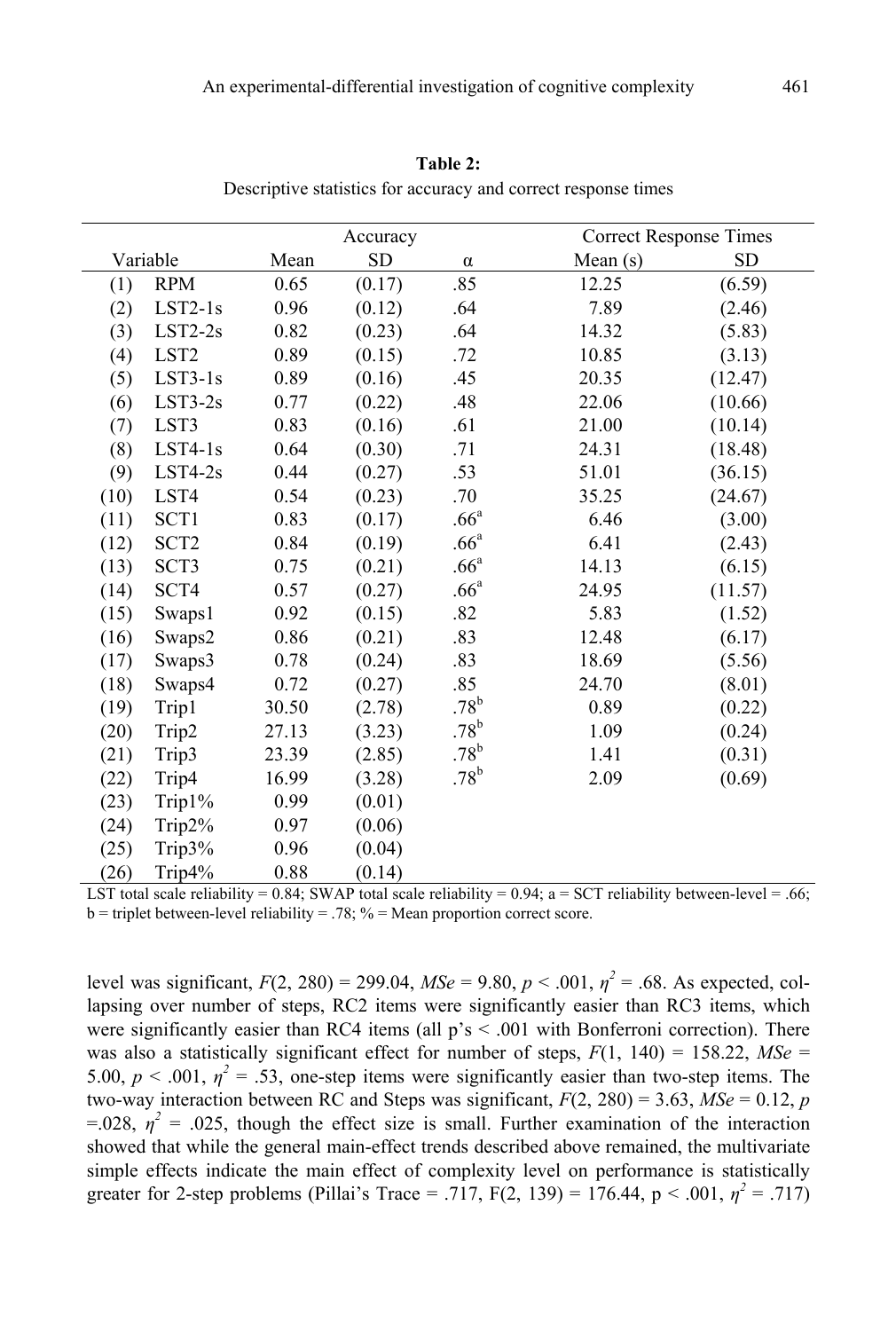|                                                                                                                                                                                                                                                                 |                 |                 |                 |                 |                 | have the more community of the contract of the contract of the contract of the contract of the contract of the contract of the contract of the contract of the contract of the contract of the contract of the contract of the |                     |                 |                       |                 |                                    |                |                 |                 |                |       |                      |                |                                 |      |
|-----------------------------------------------------------------------------------------------------------------------------------------------------------------------------------------------------------------------------------------------------------------|-----------------|-----------------|-----------------|-----------------|-----------------|--------------------------------------------------------------------------------------------------------------------------------------------------------------------------------------------------------------------------------|---------------------|-----------------|-----------------------|-----------------|------------------------------------|----------------|-----------------|-----------------|----------------|-------|----------------------|----------------|---------------------------------|------|
| Variable                                                                                                                                                                                                                                                        | $\widehat{=}$   | $\widehat{c}$   | $\odot$         | $\widehat{4}$   | $\tilde{c}$     | $\circledcirc$                                                                                                                                                                                                                 | $\widehat{\subset}$ | $\circledS$     | $\odot$               | (10)            | $\begin{pmatrix} 11 \end{pmatrix}$ | (12)           | (13)            | $(14)$ $(15)$   |                |       | $(16)$ $(17)$ $(18)$ | (19)           | (20)                            | (21) |
| $(1)$ RPM                                                                                                                                                                                                                                                       |                 |                 |                 |                 |                 |                                                                                                                                                                                                                                |                     |                 |                       |                 |                                    |                |                 |                 |                |       |                      |                |                                 |      |
| $(2)$ LST2-1                                                                                                                                                                                                                                                    | 37              |                 |                 |                 |                 |                                                                                                                                                                                                                                |                     |                 |                       |                 |                                    |                |                 |                 |                |       |                      |                |                                 |      |
|                                                                                                                                                                                                                                                                 | 46              | 46              |                 |                 |                 |                                                                                                                                                                                                                                |                     |                 |                       |                 |                                    |                |                 |                 |                |       |                      |                |                                 |      |
|                                                                                                                                                                                                                                                                 | 49              | $\overline{74}$ | 54              |                 |                 |                                                                                                                                                                                                                                |                     |                 |                       |                 |                                    |                |                 |                 |                |       |                      |                |                                 |      |
|                                                                                                                                                                                                                                                                 | $\overline{4}$  | 48              | 37              | 47              | I               |                                                                                                                                                                                                                                |                     |                 |                       |                 |                                    |                |                 |                 |                |       |                      |                |                                 |      |
| (3) LST2-2s<br>(4) LST2<br>(4) LST3-18<br>(5) LST3-2s<br>(6) LST3-2s<br>(6) LST4-1s<br>(6) LST4-1s<br>(8) LST4-2s<br>(10) LST4-2s<br>(10) SCT2<br>(10) SCT2<br>(10) SCT3<br>(10) SWapsi<br>(10) SCT3<br>(10) SWapsi<br>(10) SWapsi<br>(10) SWapsi<br>(10) SWaps | 42              | 36              | $\overline{6}$  | $\overline{51}$ | $\overline{4}$  |                                                                                                                                                                                                                                |                     |                 |                       |                 |                                    |                |                 |                 |                |       |                      |                |                                 |      |
|                                                                                                                                                                                                                                                                 | 49              | 48              | 52              | 58              | .78             | 89                                                                                                                                                                                                                             |                     |                 |                       |                 |                                    |                |                 |                 |                |       |                      |                |                                 |      |
|                                                                                                                                                                                                                                                                 | 26              | $\overline{13}$ | 33              | 30              | 23              | 47                                                                                                                                                                                                                             | 43                  | I               |                       |                 |                                    |                |                 |                 |                |       |                      |                |                                 |      |
|                                                                                                                                                                                                                                                                 | 45              | 38              | 45              | $\ddot{ }$      | 38              | $\ddot{5}$                                                                                                                                                                                                                     | 56                  | 33              | I                     |                 |                                    |                |                 |                 |                |       |                      |                |                                 |      |
|                                                                                                                                                                                                                                                                 | 43              | $\ddot{.}30$    | 48              | 48              | 37              | $\overline{6}$                                                                                                                                                                                                                 | 60                  | $\overline{84}$ | 50                    |                 |                                    |                |                 |                 |                |       |                      |                |                                 |      |
|                                                                                                                                                                                                                                                                 | 28              | 23              | 30              | 32              | $\overline{31}$ | $\mathcal{Z}$                                                                                                                                                                                                                  | $\overline{31}$     | $\overline{12}$ | 28                    | $\ddot{c}$      | ٠                                  |                |                 |                 |                |       |                      |                |                                 |      |
|                                                                                                                                                                                                                                                                 | 34              | $\overline{5}$  | $\ddot{.}$      | $\overline{17}$ | 25              | 20                                                                                                                                                                                                                             | 26                  | 07              | 25                    | $\overline{.}$  | 37                                 |                |                 |                 |                |       |                      |                |                                 |      |
|                                                                                                                                                                                                                                                                 | 46              | 27              | $\overline{31}$ | $\ddot{34}$     | 35              | $\ddot{.}$                                                                                                                                                                                                                     | $\overline{31}$     | $\overline{16}$ | 30                    | 28              | 25                                 | 39             | t               |                 |                |       |                      |                |                                 |      |
|                                                                                                                                                                                                                                                                 | .37             | $\ddot{15}$     | 20              | $\overline{21}$ | 28              | 20                                                                                                                                                                                                                             | 28                  | $\overline{14}$ | 25                    | 23              | 32                                 | 26             | 43              |                 |                |       |                      |                |                                 |      |
|                                                                                                                                                                                                                                                                 | 33              | 22              | 39              | 38              | .18             | 33                                                                                                                                                                                                                             | 32                  | 23              | $\tilde{\mathcal{L}}$ | 28              | .18                                | .18            | 30              | $\overline{17}$ |                |       |                      |                |                                 |      |
|                                                                                                                                                                                                                                                                 | 40              | 26              | 51              | 49              | $\overline{c}$  | 27                                                                                                                                                                                                                             |                     | $\ddot{.}$      | 33                    | $\overline{31}$ | 22                                 | 20             | $\overline{31}$ | $\overline{.}$  | 66             |       |                      |                |                                 |      |
|                                                                                                                                                                                                                                                                 | 42              | $\ddot{c}$      | 48              | 46              | 28              | $\ddot{34}$                                                                                                                                                                                                                    | 29.58               | 29              | 38                    | $\overline{4}$  | $\overline{c}$                     | 25             | 42              | 32              | 49             | 77    | I                    |                |                                 |      |
|                                                                                                                                                                                                                                                                 | 48              | 28              | $\frac{1}{2}$   | 48              | $\overline{30}$ | $\overline{31}$                                                                                                                                                                                                                |                     | $\ddot{.}30$    | 34                    | 39              | $\overline{17}$                    | 23             | 45              | 27              | 55             | .78   | 82                   |                |                                 |      |
|                                                                                                                                                                                                                                                                 | $\overline{15}$ | $-02$           | $\overline{0}$  | $\mathcal{O}$   | $\overline{5}$  | $\overline{13}$                                                                                                                                                                                                                | $\Xi$               | $\overline{16}$ | $\delta$              | $\ddot{13}$     | 08                                 | $\overline{0}$ | $\overline{15}$ | $\overline{0}$  | 0 <sup>5</sup> | $\Xi$ | $\ddot{.}15$         | .18            |                                 |      |
| $\begin{array}{l} \underline{\mathbf{r}} \\ \underline{\mathbf{r}} \\ \underline{\mathbf{r}} \\ \underline{\mathbf{r}} \\ \underline{\mathbf{r}} \\ \underline{\mathbf{r}} \\ \underline{\mathbf{r}} \end{array}$                                               | 39              | 43              | $\overline{17}$ | 30              | $\ddot{c}$      | 28                                                                                                                                                                                                                             | $\ddot{.}30$        | $\vec{=}$       | 26                    | $\ddot{c}$      | $\frac{8}{3}$                      | $\hfill \Box$  | 27              | $_{09}$         | 22             | 20    | $\ddot{=}$           | 23             | $\overline{5}$                  |      |
|                                                                                                                                                                                                                                                                 | $\overline{40}$ | $\overline{14}$ | $\overline{19}$ | 20              | $\overline{12}$ | 23                                                                                                                                                                                                                             | $\overline{21}$     | $\vec{a}$       | 23                    | $\ddot{c}$      | 07                                 | 18             | 25              | $\ddot{13}$     | 30             | 32    | $\overline{4}$       | 38             | 69<br>$\ddot{34}$               | ı    |
| (22)                                                                                                                                                                                                                                                            | 45              | 20              | 28              | 29              | 20              | $\odot$                                                                                                                                                                                                                        | $\overline{.16}$    | $\approx$       | 25                    | $\overline{.}$  | 16                                 | 20             | 38.             | 24              | 26             | 35    | 43                   | $\overline{4}$ | $\overline{4}$<br>$\frac{5}{1}$ | .67  |
| Notes: r's > 17, 22, and .28, are significant at p < .05, 01, and .001 respectively (N=134); Correlations between SCT measures and other variables are based on N<br>= 134 (all other correlations are based on $N = 142$ )                                     |                 |                 |                 |                 |                 |                                                                                                                                                                                                                                |                     |                 |                       |                 |                                    |                |                 |                 |                |       |                      |                |                                 |      |

Inter-test correlation matrix of task accuracy data **Table 3:** Inter-test correlation matrix of task accuracy data Table 3:

# 462 Damian P. Birney & David B. Bowman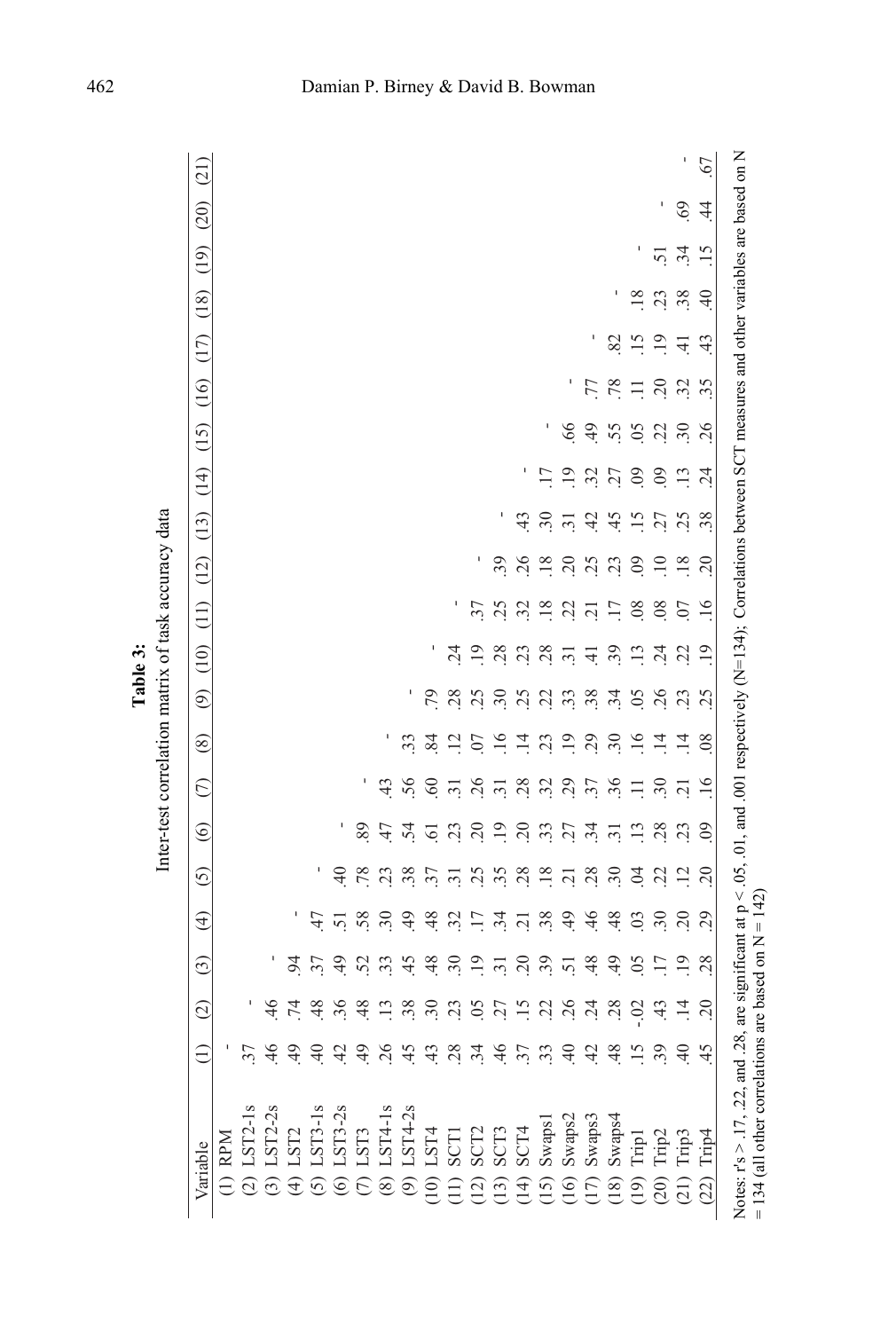than 1-step problems (Pillai's Trace = .524,  $F(2, 139) = 76.44$ ,  $p < .001$ ,  $\eta^2 = .524$ ). Thus, there is empirical evidence to indicate that both increasing relational complexity and adding an additional processing step in the LST contribute somewhat independently to the difficulty of the task.

*Psychometric complexity:* As previously indicated, higher levels of RPM were associated with higher accuracy on the LST (see Table 4). However, contrary to expectations, the relationship with RPM and performance was not moderated by level of complexity, thus there is no evidence for a psychometric complexity effect in the RC manipulation of the LST. Neither the full-interaction nor the linear contrast interaction effect was statistically significant;  $F(2, 280) = 1.75$ ,  $MSe = 0.06$ ,  $p = .176$ ,  $\eta^2 = .01$ ; and  $F(1, 140) = 2.33$ ,  $MSe = 0.10$ ,  $p = .129$ ,  $\eta^2$  = .02, respectively. (The three-way interaction between level, steps, and RPM was not significant,  $F < 1$ ).

Given number of processing steps is theoretically and empirically associated with an increase in difficulty, the interaction effect between RPM and Steps is also of interest. The full interaction was statistically significant,  $F(1, 140) = 13.15$ ,  $\overline{MSe} = 0.42$ ,  $p < .001$ ,  $\eta^2 =$ .09. As this is a 1-df test, the test of the linear contrast is identical; hence there is evidence for psychometric complexity (where the "complexity" manipulation is now the number of processing steps). Closer examination of the interaction at each level of complexity suggests that the statistical significance of this finding is driven predominantly by binary level items. That is, the association between RPM and performance is significantly lower for 1-step than 2-step binary items,  $F(1, 140) = 13.68$ ,  $MSe = 0.256$ ,  $p < 0.001$ ,  $\eta^2 = 0.089$ , but this effect did not reach statistical significance for ternary,  $F(1, 140) = 2.66$ ,  $MSe = .060$ ,  $p = .105$ ,  $\eta^2 =$ .019, or quaternary items  $F(1, 140) = 2.43$ ,  $MSe = 0.133$ ,  $p = 0.122$ ,  $\eta^2 = 0.017$ . The main theoretical implication of this is that the need to *maintain* information across two processing steps may be a significant contributor to psychometric complexity, at least for items of lower RC.

#### *The Sentence Comprehension Task*

The SCT manipulation was in terms of the RC of the centre-embedded of object-relative sentences.

*Difficulty:* A Level (RC2 to RC5)  $\times$  RPM (covariate) repeated-measures ANCOVA analysis was conducted on the composite accuracy performance scores (interactions plotted in Figure 2B). Controlling for RPM score, the main-effect for SCT level was significant, *F*(3, 396) = 69.52, *MSe* = 2.10,  $p < .001$ ,  $\eta^2 = 0.35$ . While level RC2 was not significantly easier than level RC3 ( $p > 0.10$ ), each successive level of the SCT (RC3 to RC5) was significantly more difficult than the preceding level (all  $p's \ge 0.001$  with Bonferroni correction). Consistent with Andrews and Halford (2002), this provides empirical evidence to indicate that increasing the level of center-embededness in object-relative sentences makes task performance difficult.

*Psychometric complexity:* The full-interaction between SCT level and RPM was statistically significant;  $F(3, 396) = 2.85$ ,  $MSe = 0.09$ ,  $p = .037$ ,  $\eta^2 = .02$ . The linear contrast effect was also statistically significant,  $F(1, 132) = 6.39$ ,  $MSe = 0.24$ ,  $p = .013$ ,  $\eta^2 = .05$ , though the effect size is relatively small. Consistent with expectations of the psychometric complexity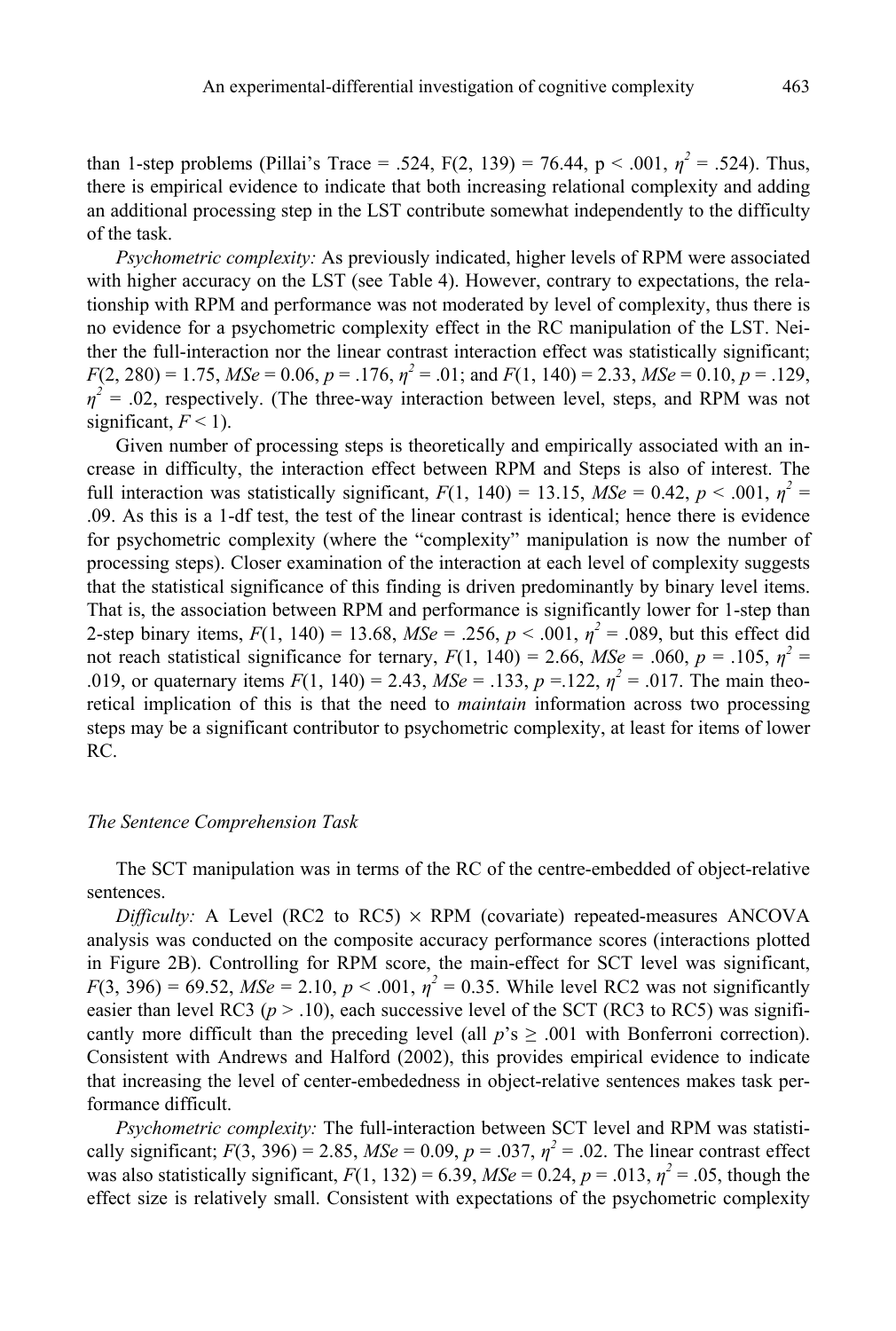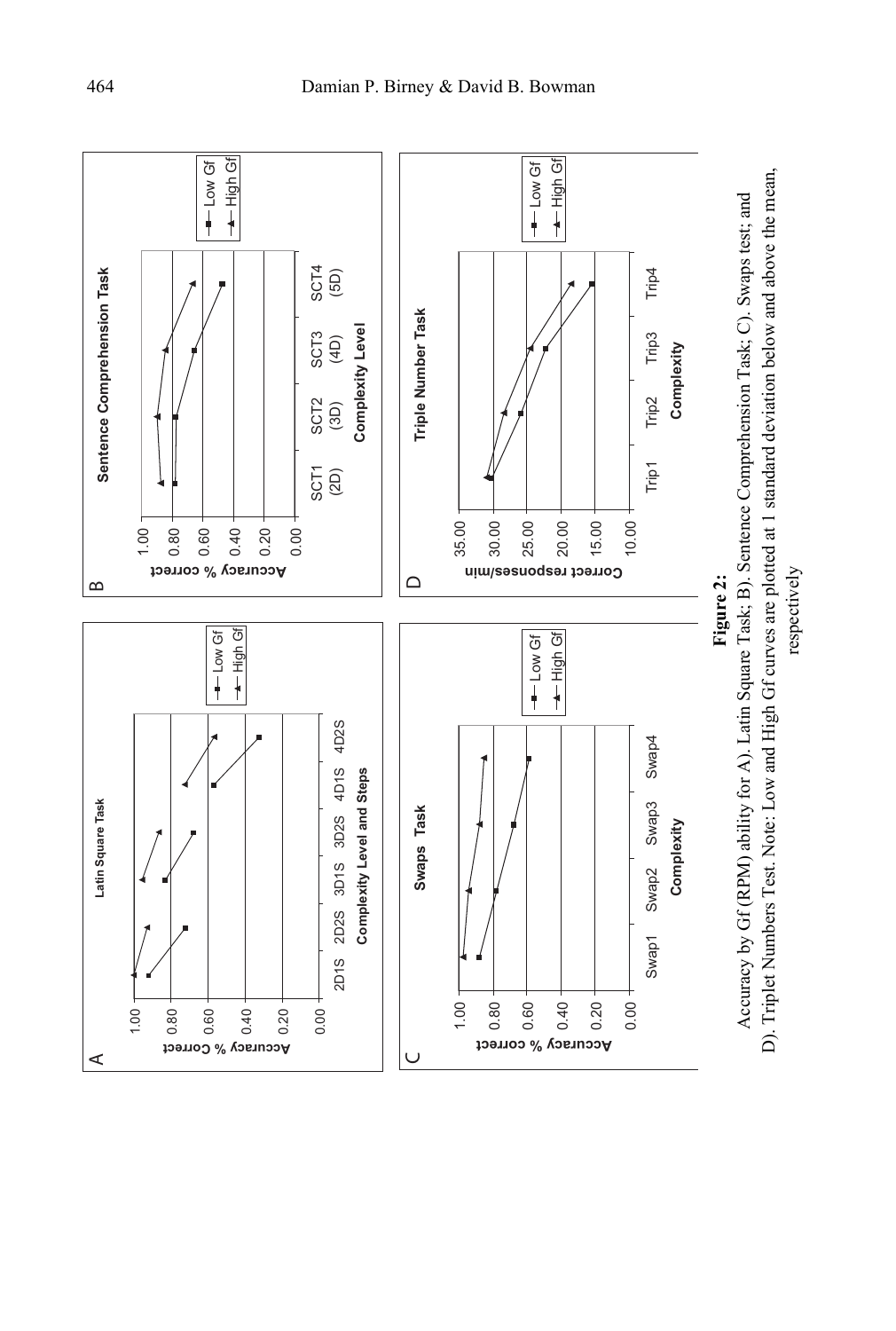effect, the relationship between RPM and SCT performance is moderated by level. With each increase in the center-embeddedness of the sentence, the magnitude of the relationship with RPM tended to increase. This is supporting evidence that the RC manipulation in the SCT is consistent with psychometric complexity.

#### *The Swaps Test*

The manipulation in the SWAPS was in terms of the number of required mental permutations.

*Difficulty:* A Swaps (level 1 to 4)  $\times$  RPM (covariate) repeated-measures ANCOVA was conducted on the composite accuracy performance scores (interactions plotted in Figure 2C). Controlling for RPM score, the main-effect for SWAPS was significant,  $F(3, 420) = 75.11$ ,  $MSe = 1.17$ ,  $p < .001$ ,  $\eta^2 = 0.35$ . As expected, each successive level of SWAPS (level 1 to 4) was significantly more difficult than the preceding level (all  $p's < .001$  with Bonferroni correction). Consistent with previous research (Stankov, 2000), increasing the number of required mental permutations in the Swaps tasks makes solution progressively more difficult.

*Psychometric complexity:* The full-interaction between SWAPS and RPM was statistically significant;  $F(3, 420) = 10.78$ ,  $MSe = 0.17$ ,  $p < .001$ ,  $\eta^2 = .07$ . The linear contrast effect was also statistically significant,  $F(1, 140) = 19.65$ ,  $MSe = 0.50$ ,  $p < .001$ ,  $\eta^2 = .12$ , and is the strongest psychometric complexity effect observed in the four experimental tasks. Each increase in number of mental permutations was associated with a concomitant increase in the magnitude of the association with RPM.

### *The Triplets Number Test*

The manipulation in the TRIP was in terms of the complexity of the conjunctive/disjunctive rule to be verified.

*Difficulty:* A TRIP (1 to 4)  $\times$  RPM (covariate) repeated-measures ANCOVA was conducted on the composite accuracy performance scores (number of correct responses per minute). The interaction is plotted in Figure 3B. Controlling for RPM score, the main-effect for Trip level was significant,  $F(3, 420) = 998.90$ ,  $MSe = 4761.30$ ,  $p < .001$ ,  $\eta^2 = 0.88$ . As expected, each successive triplet level was significantly more difficult than the preceding one (all  $p's < .001$  with Bonferroni correction). Thus, increasing the level of complexity in rule verification increases the difficulty of the task.

*Psychometric complexity:* The full-interaction between RPM and Trip level was statistically significant;  $F(3, 420) = 6.27$ ,  $MSe = 29.86$ ,  $p < .001$ ,  $\eta^2 = .04$ . The linear contrast effect was also statistically significant,  $F(1, 140) = 8.21$ ,  $MSe = 65.90$ ,  $p = .005$ ,  $\eta^2 = .06$ . Closer inspection (e.g., Figure 2D) indicates that the psychometric complexity effect is driven, at least in part, by association between TRIP1 and RPM being significantly weaker than for the remaining levels. Hence, statistically there is evidence in support of a psychometric complexity effect in the triplets task. However, in practical terms, this effect appears to be weaker in the present study than has been reported previously (e.g., Stankov, 2000). The significant linear TRIP  $\times$  RPM interaction was primarily driven by small differences between high and low RPM scores for levels TRIP1 to TRIP3 and a large deviation for TRIP4.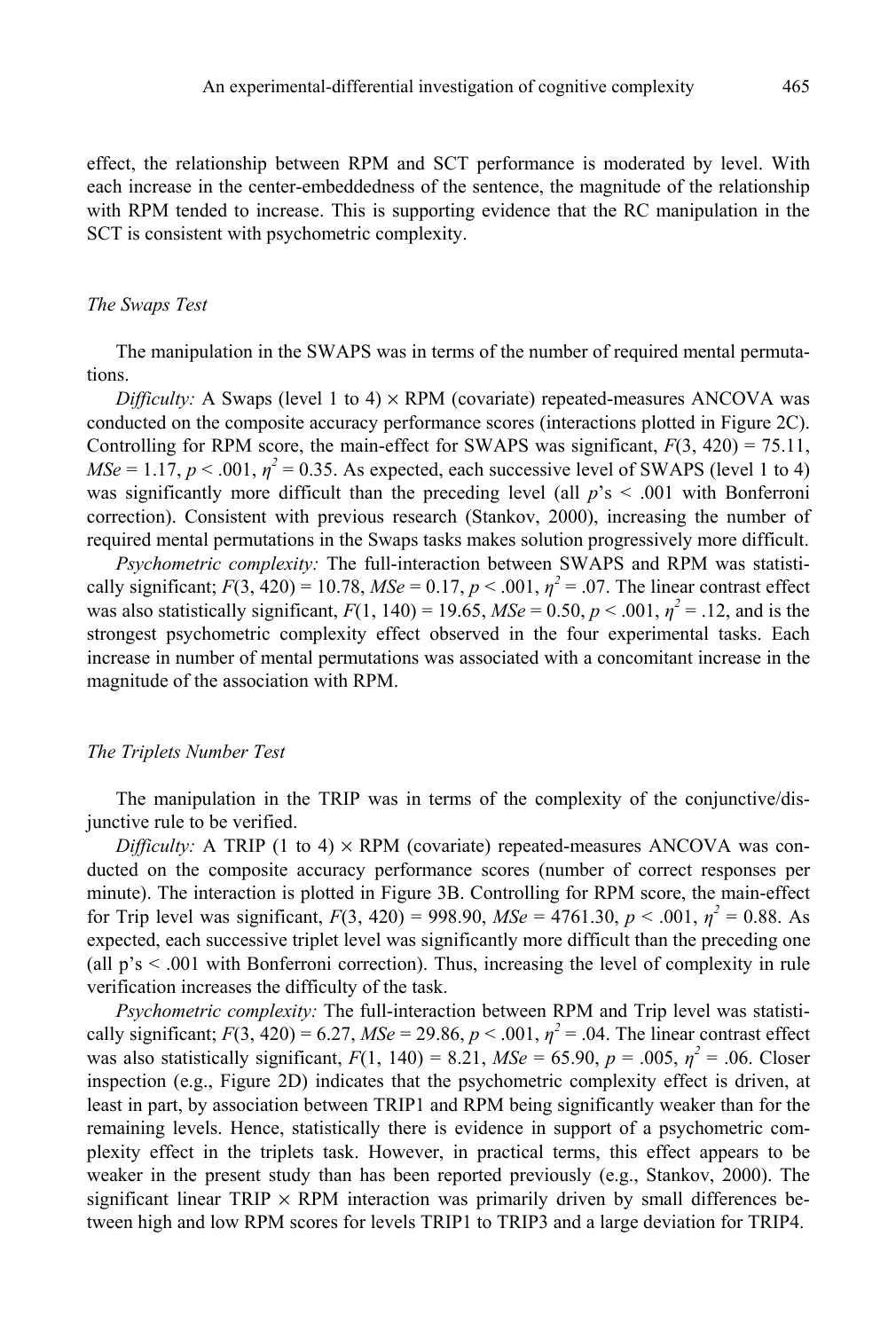#### *Correct response time analyses*

Response time has frequently been implicated in cognitive functioning. Hence it is of theoretical interest to investigate the pattern of difficulty and psychometric complexity effects using these measures. ANCOVA analyses were repeated for each task using mean correct response time (correctRT) as the dependent variable. Given that there is substantial overlap with the accuracy analyses, only a summary of the correctRT results are reported.

A statistically significant main effect for manipulation level was observed in each task. The level main-effects for the LST  $(F(2, 240)=136.59; MSe=43394.82; p<.001; \eta^2=.53)$ , SCT (*F*(3, 384)=15.118; *MSe*=47.73; p< .001; *η<sup>2</sup>* =.11), SWAPS (*F*(3, 405)=532.97; *MSe*=9275.62; *p*< .001;  $\eta^2$ =.80) and TRIP (*F*(3, 420)=313.39; *MSe*=39.1; *p*< .001;  $\eta^2$ =.69) mirrored those for accuracy in that higher complexity levels were associated with longer times to respond correctly. Where differences were observed between levels for accuracy, there were also differences between levels for correctRT, lending further support for a significant difficulty effect in each experimental task. In the LST, the main effect for number of processing steps was also significant  $(F(1, 120)=128.21; MSe=23609.39; p<.001; \eta^2=.52)$ : 1-step problems were answered correctly significantly more quickly than 2-step problems.

The pattern of main-effects for RPM (covariate) across the four tasks did however differ from the accuracy data. In the SWAPS, RPM did not significantly predict overall correctRT  $(F(1, 135)=0.21$ ; *MSe*=10.58;  $p=.648$ ;  $\eta^2 \approx .00$ ) and the test for psychometric complexity (level  $\times$  RPM linear contrast) was not significant ( $F(1, 135)=2.375$ ; *MSe*=80.43;  $p=126$ ;  $\eta^2$ =0.02).That is, speed of response was not a source of individual differences related to the RPM. In the TRIP, RPM did significantly predict overall correctRT ( $p=0.008$ ;  $\eta^2=0.05$ ) but this effect did not differ as a function of complexity (ie., the level  $\times$  RPM linear contrast was not significant:  $F(1, 140)=0.852$ ;  $MSe=0.198$ ;  $p=.358$ ;  $\eta^2=.01$ ). The psychometric complexity effect was only observed in the LST (for both RC:  $F(1, 120)=9.7$ ;  $MSe=4886.09$ ;  $p=.002$ ; *η2* =.08, and STEPS: *F*(1, 120)=12.78; *MSe*=2352.65; p<.001; *η<sup>2</sup>* =.10) and the SCT (*F*(1, 128)=9.20; *MSe*=533.68; *p*=.003; *η<sup>2</sup>* =.07).

In sum, the correctRT analyses reported provide further evidence for a manipulation of difficulty across all tasks. However, support for psychometric complexity effects based on correctRT were only observed in the LST and SCT.

#### **General discussion**

The results in the present study are on the whole straightforward. Consistent with previous research, manipulations in all four tasks designed to increase the cognitive demand imposed on Gf (RPM) ability were successful. That is, regardless of whether the manipulation was based on relational complexity theory in terms of element integration in a Latin square (Birney, Halford, et al., 2006) or the center-embeddedness of sentences (Andrews & Halford, 2002), or on the number of mental permutations or the complexity of verifying conjunctive and/or disjunctive statements (Stankov, 2000), all the tasks became more difficult as demand was systematically increased. The next question was whether these manipulations made performance difficult because they required a greater investment of Gf abilities – as measured by the Raven's progressive matrices test – or because of some other factor. Again the results are straightforward. First, in all but one case (SWAPS correctRT only),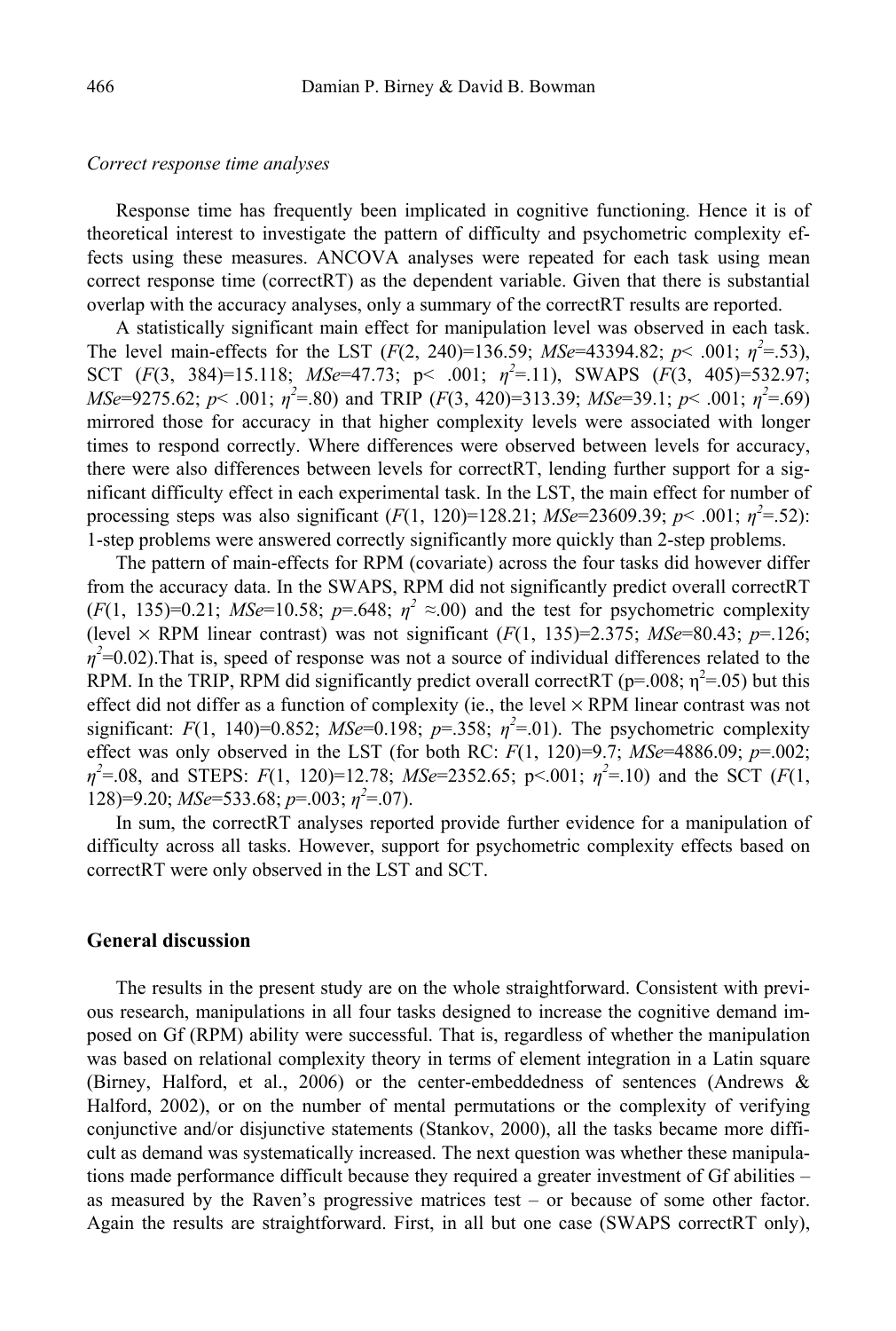performance in all tasks was significantly related to Gf abilities. However, as demonstrated in Figure 2, it was not the case that all the manipulations conformed to the psychometric complexity effect as predicted. Furthermore, being founded on RC theory – a formal theory of complexity – did not seem to provide any advantage to a task in terms of whether the psychometric complexity effect would be found or not. In the remainder of this paper, we explore why this may be the case drawing on insights from the RC analyses.

# *Tasks, processes, and complexity*

RC theory has provided a formalised framework which has helped highlight task specific differences in cognitive demand. However, considering the details of our RC analyses along with the empirical findings reported, the interpretation we advocate here is that it is not storage (e.g., number of steps) or even processing (e.g., relational complexity demand) that is the theoretical crux of what is common in these tasks. Rather we conclude that it is the need to actively maintain task relevant information across the problem space which is common to the psychometric complexity effect. That is, our data suggests that *active* maintenance (rather than passive storage) is a source of individual differences in Gf.

A number of findings in the current work lead us to this conclusion. First, our RC analysis of the SWAPS suggests that the maintenance and manipulation of intermediate bindings of elements to an ordinal position (i.e., the RC2+ segments in our analysis) is an important aspect of task performance over and above the apparent peak binary RC load. This is in marked contrast to the TRIP, which according to our RC analysis did not require the same degree of *active maintenance* in WM in spite of also requiring binary processes. In the TRIP, each of the binary processes can be resolved and their solutions are only required (if at all) to keep track of the progression of rule verification processing. These task differences were reflected in the data: Relatively strong evidence for a psychometric complexity effect was observed in the SWAPS but was considerably weaker for the TRIP.

An active-maintenance interpretation was observed empirically in the LST. While psychometric complexity was not observed across RC levels in the LST, it was observed in the Step manipulation. Two-step problems which require an interim solution from the first step to be maintained and used in WM (Birney, Halford, et al., 2006), were not only more difficult than one-step problems, they were psychometrically more complex.

The SCT findings can also be interpreted in terms of a significant active maintenance load. While this interpretation of task performance is less faithful to the standard RC framework, we believe it provides a plausible account of the present findings. As shown earlier, the RC analysis of a sentence such as "*The duck that the monkey touched walked"* is represented by multiple relations: TOUCH(monkey, duck) and WALK(duck). While Halford, et al. (1998a) argue that it is necessary to consider both relations at the outset to arrive at this representation (i.e, comprehension), ultimately there are two relations that need to be maintained and manipulated in WM. This is consistent with validation work on the RC theory conducted independently of Halford's laboratory. Waltz, et al. (1999) showed that the *number* of relations (rather than the peak complexity of the relation, as specified by RC theory) was a significant source of difficulty in RPM-like problems. It seems that coordinating resources to link, stream, and maintain the outcome of a number of (different) steps together for processing is a significant source of cognitive demand.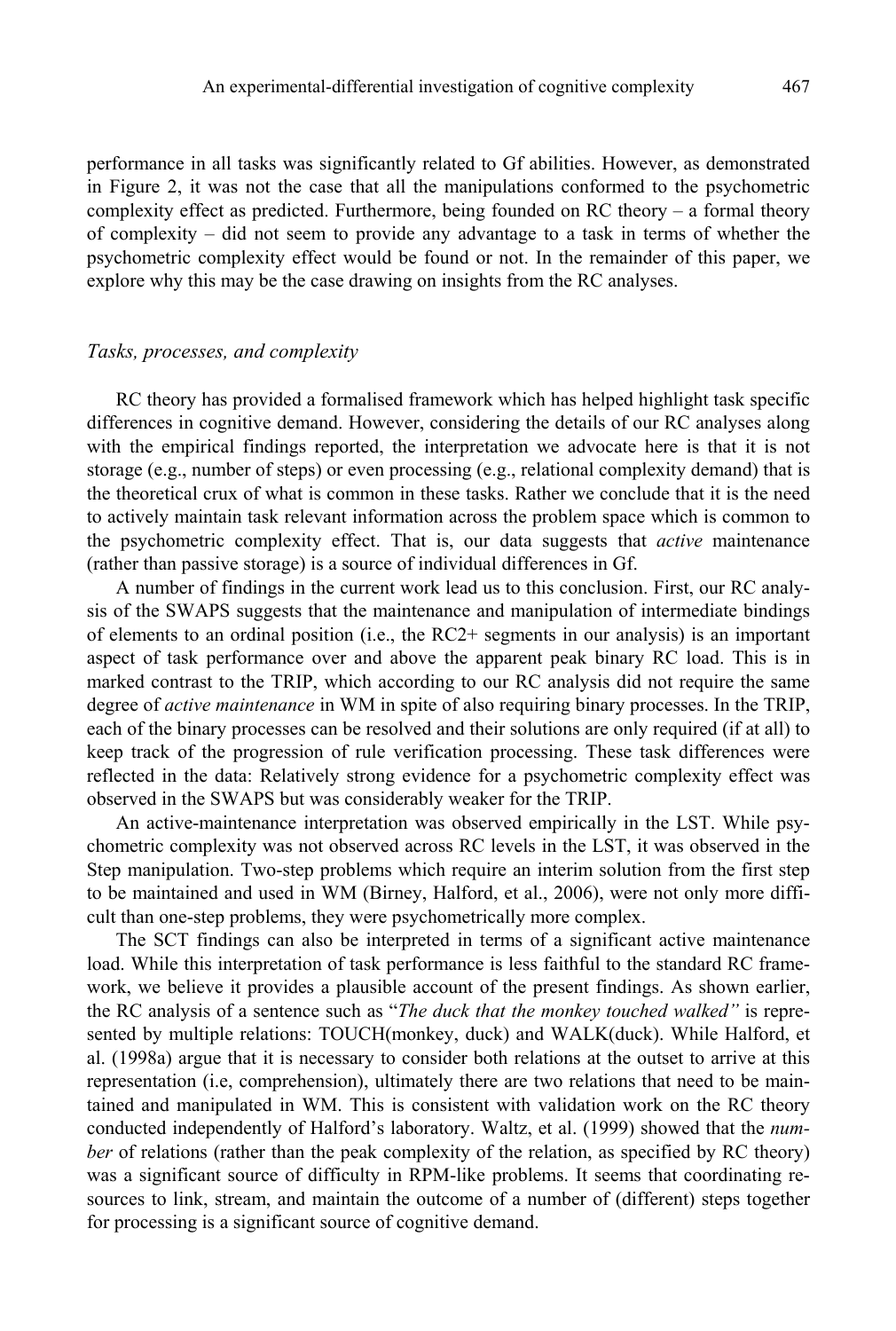### *Implications and conclusion: Studying complexity is useful*

RC theory cannot accommodate all sources of cognitive demand in the tasks we have investigated. This is not fatal to the RC approach as it was never intended that it should account for all cognitive facets of all problems (Halford, Wilson & Phillips, 1998b). However, we believe our results do demonstrate the benefit of a common, formalised complexity framework. Theoretically, our findings support Kane et al.'s (2004) conclusion that the processing component responsible for the relation between WM and Gf may be something akin to controlled attention. We have achieved this insight not from correlational analyses of simple- and complex-span WM tasks, as Kane et al. have tended to do, but from considered analyses of cognitive tasks in which complexity is systematically manipulated. In spite of the complexity in these tasks being defined in a number of different ways, we have shown that through application of RC theory, tasks can be meaningfully compared so that similarities and differences and the relations they hold with Gf can be better understood.

#### **References**

- Ackerman, P. L., Beier, M. E., & Boyle, M. O. (2005). Working memory and intelligence: The same or different constructs? *Psychological Bulletin, 131*, 30-60.
- Andrews, G., Birney, D. P., & Halford, G. S. (2006). Relational processing and working memory in the comprehension of complex relative clause sentences. *Memory & Cognition, 34*, 1325- 1340.
- Andrews, G., & Halford, G. S. (2002). A cognitive complexity metric applied to cognitive development. *Cognitive Psychology, 45*, 153-219.
- Arend, I., Colom, R., Botella, J., Contreras, M. J., Rubio, V., & Santacreu, J. (2003). Quantifying cognitive complexity: Evidence from a reasoning task. *Personality and Individual Differences, 35*, 659-669.
- Birney, D. P., Bowman, D. B., & Pallier, G. (2006). Prior to paradigm integration, the task is to resolve construct definitions of gF and WM. *Behavioral and Brain Science, 29*, 127.
- Birney, D. P., Halford, G. S., & Andrews, G. (2006). The Influence of Relational Complexity on Reasoning: The Development of the Latin Square Task. *Educational and Psychological Measurement, 66*, 146-171.
- Blair, C. (2006). How similar are fluid cognition and general intelligence? A developmental neuroscience perspective on fluid cognition as an aspect of human cognitive ability. *Behavioral and Brain Sciences, 29*, 109-160.
- Colom, R., Flores-Mendoza, C., & Rebollo, I. (2003). Working memory and intelligence. *Personality & Individual Differences, 34*, 33-39.
- Conway, A. R., Kane, M. J., & Engle, R. W. (2003). Working memory capacity and its relation to general intelligence. *Trends in Cognitive Sciences, 7*, 547-552.
- Cronbach, L. J. (1957). The two disciplines of scientific psychology. *American Psychologist, 12*, 671-684.
- Deary, I. J. (2001). Human intelligence differences: Towards a combined experimentaldifferential approach. *Trends in Cognitive Sciences, 5*, 164-170.
- Engle, R. W., Tuholski, S. W., Laughlin, J. E., & Conway, A. R. (1999). Working memory, short-term memory, and general fluid intelligence: A latent-variable approach. *Journal of Experimental Psychology: General, 128*, 309-331.